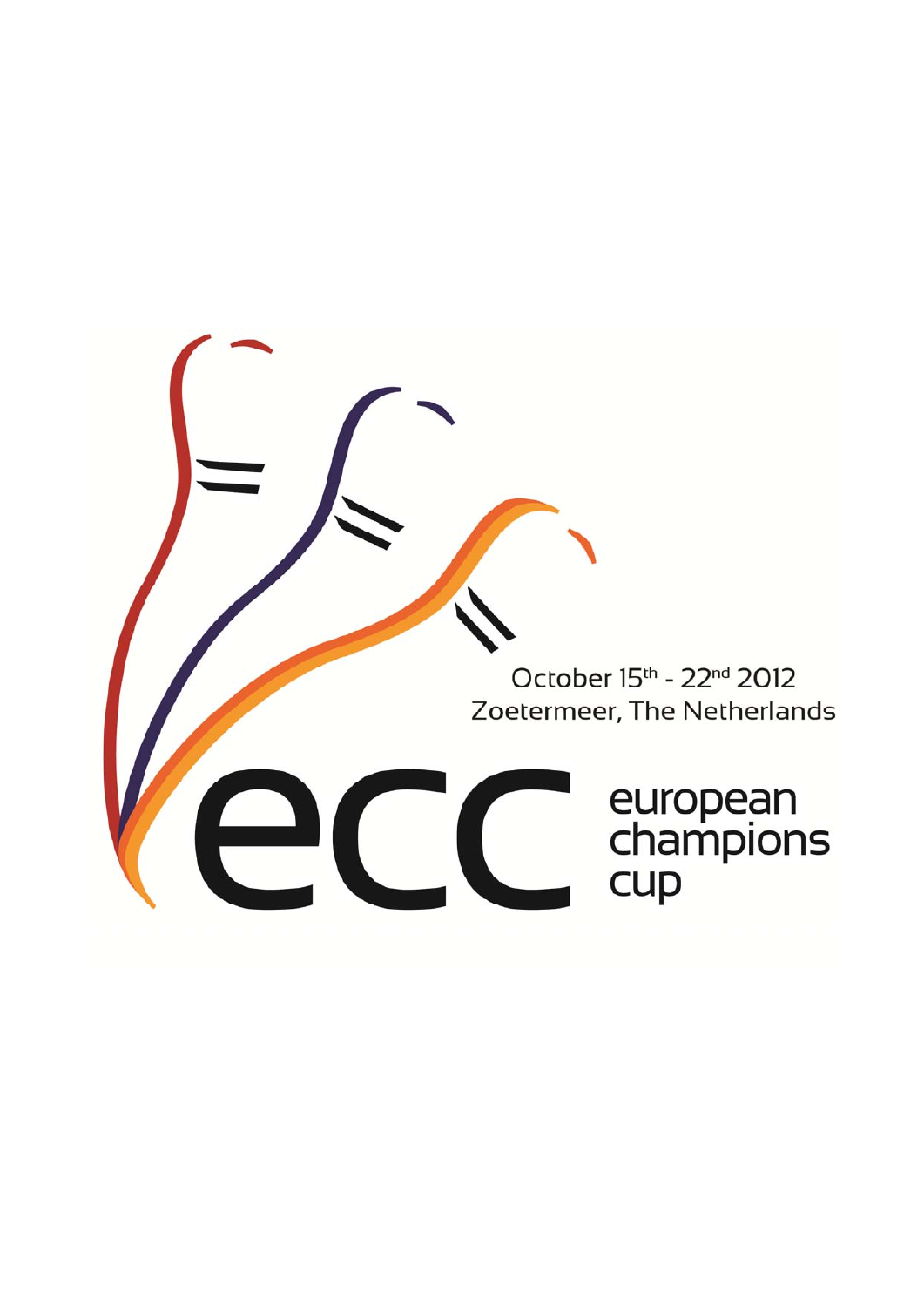15 october to 22 october in Zoetermeer

#### Women - Group A - Oil 1

| Pos | Player name                     | G1  | G2  | G3  | G4  | G5  | G6  | G7  | G8  | Total |
|-----|---------------------------------|-----|-----|-----|-----|-----|-----|-----|-----|-------|
| 1   | Birgit Pöppler, GER             | 227 | 218 | 234 | 216 | 202 | 203 | 222 | 239 | 1761  |
| 2   | Helga Biagia Di Benedetto, ITA  | 192 | 240 | 212 | 202 | 232 | 203 | 220 | 213 | 1714  |
| 3   | Bigi Manico, SUI                | 257 | 187 | 182 | 246 | 190 | 220 | 212 | 193 | 1687  |
| 4   | Daria Kovalova, UKR             | 203 | 190 | 179 | 188 | 223 | 232 | 233 | 215 | 1663  |
| 5   | Krista Pöllänen, FIN            | 221 | 163 | 182 | 209 | 223 | 205 | 201 | 215 | 1619  |
| 6   | Sandra Andersson, SWE           | 207 | 225 | 210 | 182 | 241 | 198 | 168 | 184 | 1615  |
| 7   | Ivonne Gross, AUT               | 172 | 199 | 189 | 194 | 232 | 189 | 253 | 147 | 1575  |
| 8   | Katerina Bestova, CZE           | 199 | 184 | 165 | 245 | 217 | 160 | 202 | 172 | 1544  |
| 9   | Nafsika Leptaki-Deligianni, GRE | 209 | 176 | 197 | 151 | 167 | 212 | 192 | 183 | 1487  |
| 10  | Jenny Billingham, ENG           | 190 | 178 | 191 | 203 | 142 | 205 | 172 | 190 | 1471  |
| 11  | Louise Roberts, WAL             | 185 | 181 | 161 | 206 | 179 | 158 | 225 | 171 | 1466  |
| 12  | Felinda Grzybowska, POL         | 143 | 165 | 212 | 157 | 168 | 189 | 222 | 167 | 1423  |
| 13  | Sue Abela, MLT                  | 141 | 194 | 206 | 183 | 170 | 144 | 167 | 190 | 1395  |
| 14  | Sarolta Dosztály, HUN           | 165 | 191 | 144 | 202 | 165 | 195 | 177 | 146 | 1385  |
| 15  | Myria Kastori, CYP              | 190 | 138 | 225 | 150 | 175 | 173 | 155 | 148 | 1354  |
| 16  | Hannah Cullen, IRE              | 186 | 150 | 129 | 170 | 170 | 137 | 198 | 164 | 1304  |
| 17  | Adile Michajlow, TUR            | 145 | 155 | 168 | 156 | 168 | 136 | 197 | 170 | 1295  |
| 18  | Kristina Sramkova, SVK          | 160 | 179 | 145 | 177 | 190 | 145 | 109 | 164 | 1269  |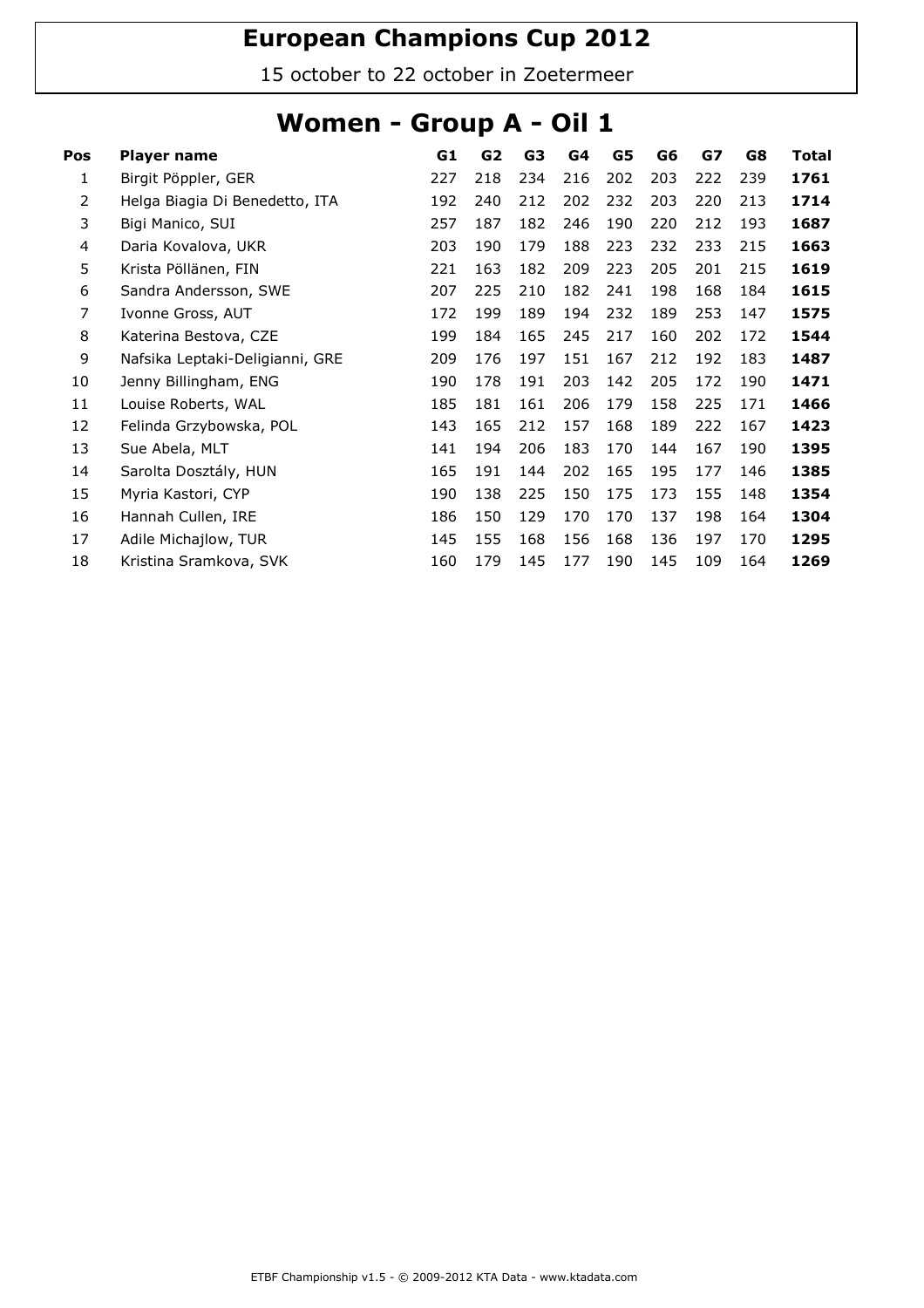15 october to 22 october in Zoetermeer

#### Women - Group B - Oil 1

| Pos | Player name              | G1  | G <sub>2</sub> | G3  | G <sub>4</sub> | G5  | G6  | G7  | G8  | Total |
|-----|--------------------------|-----|----------------|-----|----------------|-----|-----|-----|-----|-------|
| 1   | Alena Korobkova, RUS     | 234 | 233            | 204 | 202            | 258 | 178 | 204 | 177 | 1690  |
| 2   | Carmen Haandrikman, NED  | 220 | 146            | 172 | 223            | 174 | 220 | 245 | 161 | 1561  |
| 3   | Maja Debenec, SLO        | 179 | 187            | 155 | 203            | 181 | 220 | 217 | 209 | 1551  |
| 4   | Lauriane Celie, FRA      | 203 | 182            | 195 | 155            | 211 | 201 | 205 | 190 | 1542  |
| 5   | Lia Mojarro, CAT         | 268 | 180            | 174 | 201            | 198 | 168 | 167 | 180 | 1536  |
| 6   | Andrea E Hansen, NOR     | 164 | 193            | 146 | 212            | 179 | 258 | 181 | 182 | 1515  |
| 7   | Marija Tkacenko, LAT     | 189 | 202            | 173 | 206            | 186 | 199 | 185 | 168 | 1508  |
| 8   | Dragana Petrovic, SRB    | 159 | 179            | 202 | 190            | 169 | 175 | 215 | 202 | 1491  |
| 9   | Sarit Mizrahi, ISR       | 164 | 138            | 155 | 165            | 184 | 214 | 185 | 209 | 1414  |
| 10  | Luminita Farkas, ROU     | 178 | 148            | 160 | 167            | 169 | 199 | 200 | 186 | 1407  |
| 11  | Katrien Goossens, BEL    | 166 | 181            | 216 | 182            | 178 | 145 | 155 | 180 | 1403  |
| 12  | Marjo Pöntinen, FIN      | 166 | 154            | 192 | 189            | 154 | 158 | 149 | 223 | 1385  |
| 13  | Radka Dangova, BUL       | 191 | 130            | 201 | 146            | 179 | 184 | 154 | 177 | 1362  |
| 14  | Hazel Morrison, SCO      | 164 | 120            | 183 | 171            | 156 | 175 | 165 | 201 | 1335  |
| 15  | Michelle Ward, GGY       | 209 | 146            | 135 | 144            | 169 | 147 | 173 | 135 | 1258  |
| 16  | Danijela Vickovic, CRO   | 124 | 133            | 122 | 213            | 174 | 146 | 142 | 179 | 1233  |
| 17  | Violeta Musteikiene, LTU | 127 | 148            | 160 | 160            | 126 | 163 | 178 | 145 | 1207  |
| 18  | Alena Lazuta, BLR        | 174 | 145            | 155 | 159            | 178 | 123 | 123 | 141 | 1198  |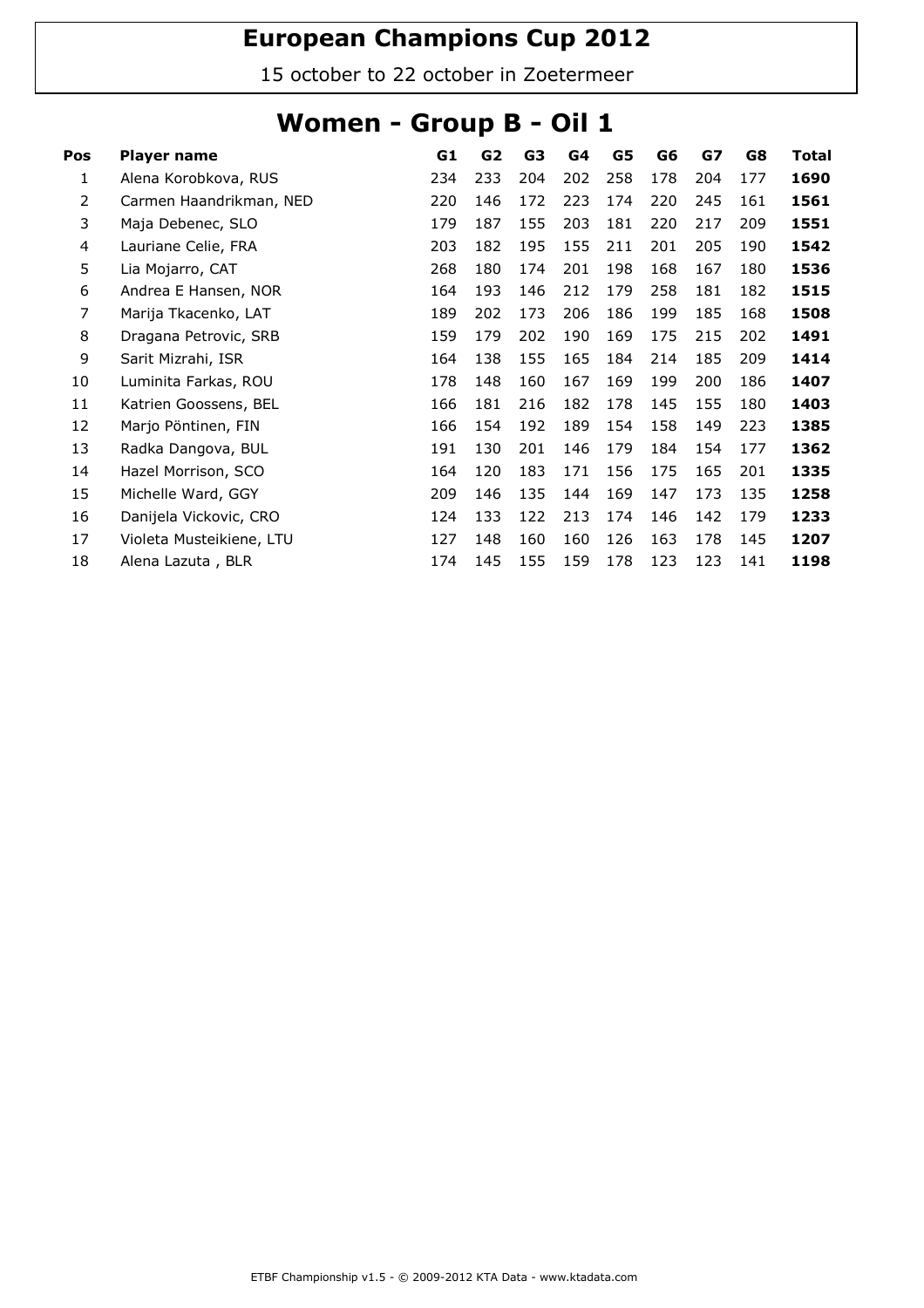15 october to 22 october in Zoetermeer

#### Women - Group A - Oil 2

| Pos | Player name                     | G1  | G2  | G3  | G4  | G5  | G6  | GZ  | G8  | Total |
|-----|---------------------------------|-----|-----|-----|-----|-----|-----|-----|-----|-------|
| 1   | Birgit Pöppler, GER             | 203 | 250 | 269 | 228 | 186 | 189 | 211 | 278 | 1814  |
| 2   | Krista Pöllänen, FIN            | 176 | 158 | 235 | 245 | 215 | 235 | 202 | 225 | 1691  |
| 3   | Daria Kovalova, UKR             | 194 | 167 | 202 | 244 | 214 | 174 | 250 | 237 | 1682  |
| 4   | Sue Abela, MLT                  | 193 | 256 | 213 | 181 | 244 | 176 | 224 | 188 | 1675  |
| 5   | Jenny Billingham, ENG           | 191 | 246 | 191 | 195 | 191 | 202 | 221 | 184 | 1621  |
| 6   | Sarolta Dosztály, HUN           | 203 | 199 | 204 | 235 | 185 | 185 | 204 | 191 | 1606  |
| 7   | Nafsika Leptaki-Deligianni, GRE | 194 | 182 | 190 | 207 | 214 | 191 | 212 | 177 | 1567  |
| 8   | Sandra Andersson, SWE           | 194 | 173 | 188 | 178 | 258 | 158 | 160 | 237 | 1546  |
| 9   | Katerina Bestova, CZE           | 184 | 207 | 234 | 181 | 194 | 167 | 197 | 179 | 1543  |
| 10  | Hannah Cullen, IRE              | 111 | 215 | 149 | 187 | 245 | 210 | 223 | 188 | 1528  |
| 11  | Louise Roberts, WAL             | 164 | 234 | 201 | 161 | 154 | 211 | 183 | 208 | 1516  |
| 12  | Bigi Manico, SUI                | 193 | 192 | 157 | 215 | 188 | 178 | 167 | 223 | 1513  |
| 13  | Helga Biagia Di Benedetto, ITA  | 178 | 183 | 175 | 235 | 246 | 191 | 134 | 145 | 1487  |
| 14  | Ivonne Gross, AUT               | 151 | 198 | 193 | 169 | 181 | 208 | 181 | 190 | 1471  |
| 15  | Myria Kastori, CYP              | 199 | 188 | 180 | 167 | 187 | 179 | 186 | 158 | 1444  |
| 16  | Adile Michajlow, TUR            | 171 | 168 | 178 | 178 | 179 | 164 | 164 | 187 | 1389  |
| 17  | Felinda Grzybowska, POL         | 169 | 171 | 163 | 163 | 158 | 138 | 186 | 205 | 1353  |
| 18  | Kristina Sramkova, SVK          | 138 | 156 | 189 | 154 | 173 | 179 | 187 | 168 | 1344  |
|     |                                 |     |     |     |     |     |     |     |     |       |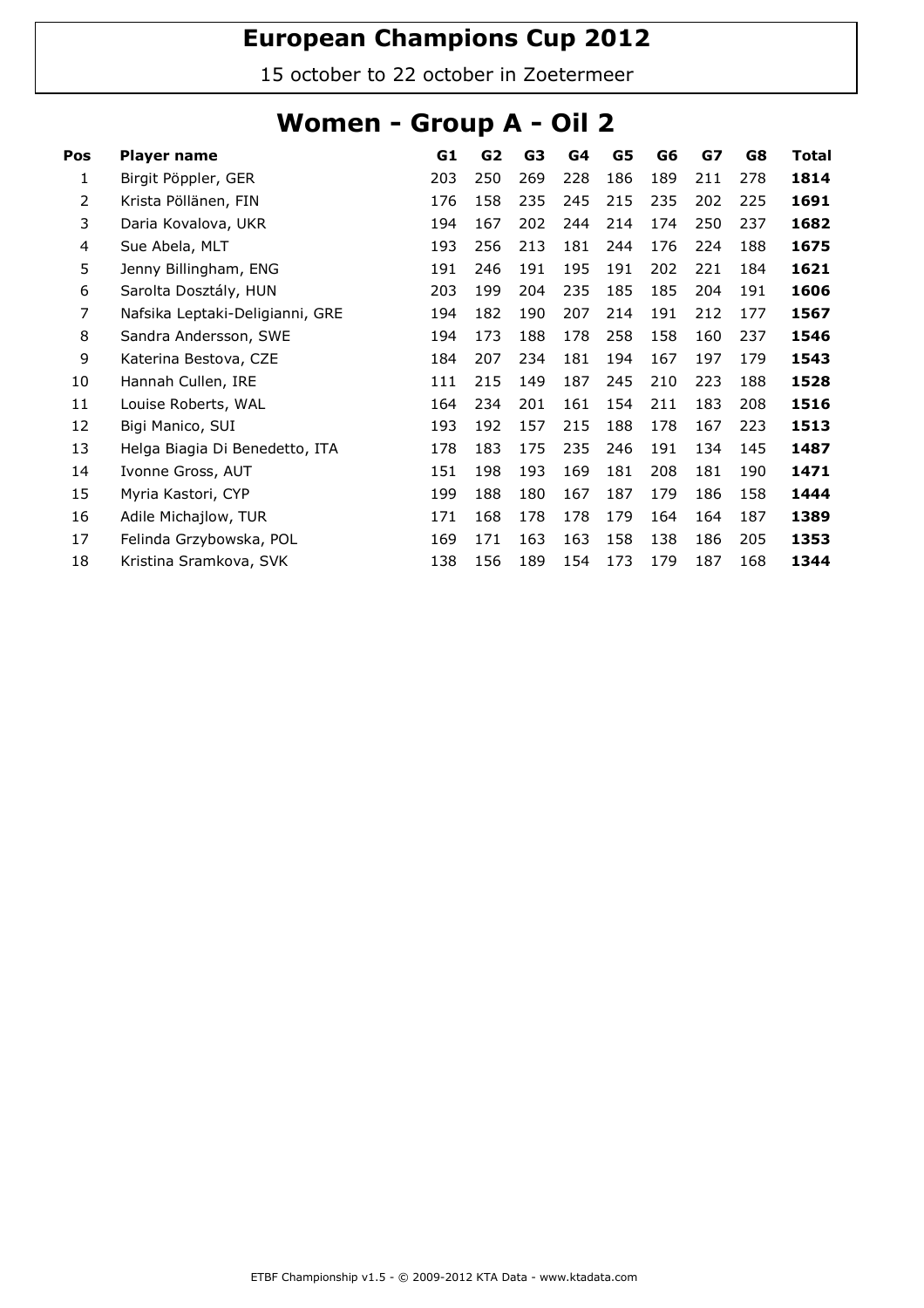15 october to 22 october in Zoetermeer

#### Women - Group B - Oil 2

| Pos | Player name              | G1  | G <sub>2</sub> | G <sub>3</sub> | G4  | G5  | G6  | G7  | G8  | Total |
|-----|--------------------------|-----|----------------|----------------|-----|-----|-----|-----|-----|-------|
| 1   | Marjo Pöntinen, FIN      | 226 | 239            | 200            | 189 | 219 | 255 | 189 | 191 | 1708  |
| 2   | Carmen Haandrikman, NED  | 222 | 212            | 197            | 172 | 200 | 228 | 215 | 204 | 1650  |
| 3   | Luminita Farkas, ROU     | 248 | 208            | 151            | 195 | 203 | 211 | 202 | 209 | 1627  |
| 4   | Alena Korobkova, RUS     | 218 | 185            | 167            | 225 | 172 | 257 | 225 | 162 | 1611  |
| 5   | Sarit Mizrahi, ISR       | 222 | 225            | 213            | 201 | 167 | 190 | 194 | 190 | 1602  |
| 6   | Andrea E Hansen, NOR     | 214 | 226            | 138            | 183 | 193 | 206 | 183 | 220 | 1563  |
| 7   | Dragana Petrovic, SRB    | 177 | 214            | 194            | 170 | 208 | 171 | 236 | 182 | 1552  |
| 8   | Lia Mojarro, CAT         | 199 | 201            | 166            | 237 | 157 | 209 | 232 | 149 | 1550  |
| 9   | Marija Tkacenko, LAT     | 171 | 176            | 184            | 233 | 172 | 182 | 205 | 194 | 1517  |
| 10  | Maja Debenec, SLO        | 171 | 228            | 171            | 162 | 200 | 223 | 215 | 146 | 1516  |
| 11  | Katrien Goossens, BEL    | 182 | 182            | 202            | 204 | 178 | 175 | 180 | 144 | 1447  |
| 12  | Lauriane Celie, FRA      | 185 | 191            | 179            | 202 | 169 | 185 | 165 | 159 | 1435  |
| 13  | Hazel Morrison, SCO      | 145 | 180            | 176            | 213 | 189 | 183 | 184 | 164 | 1434  |
| 14  | Radka Dangova, BUL       | 191 | 155            | 166            | 159 | 187 | 183 | 170 | 223 | 1434  |
| 15  | Violeta Musteikiene, LTU | 212 | 148            | 142            | 156 | 211 | 160 | 192 | 191 | 1412  |
| 16  | Alena Lazuta, BLR        | 166 | 203            | 168            | 147 | 171 | 157 | 179 | 218 | 1409  |
| 17  | Danijela Vickovic, CRO   | 206 | 156            | 175            | 136 | 146 | 130 | 164 | 145 | 1258  |
| 18  | Michelle Ward, GGY       | 160 | 192            | 144            | 168 | 109 | 168 | 138 | 163 | 1242  |
|     |                          |     |                |                |     |     |     |     |     |       |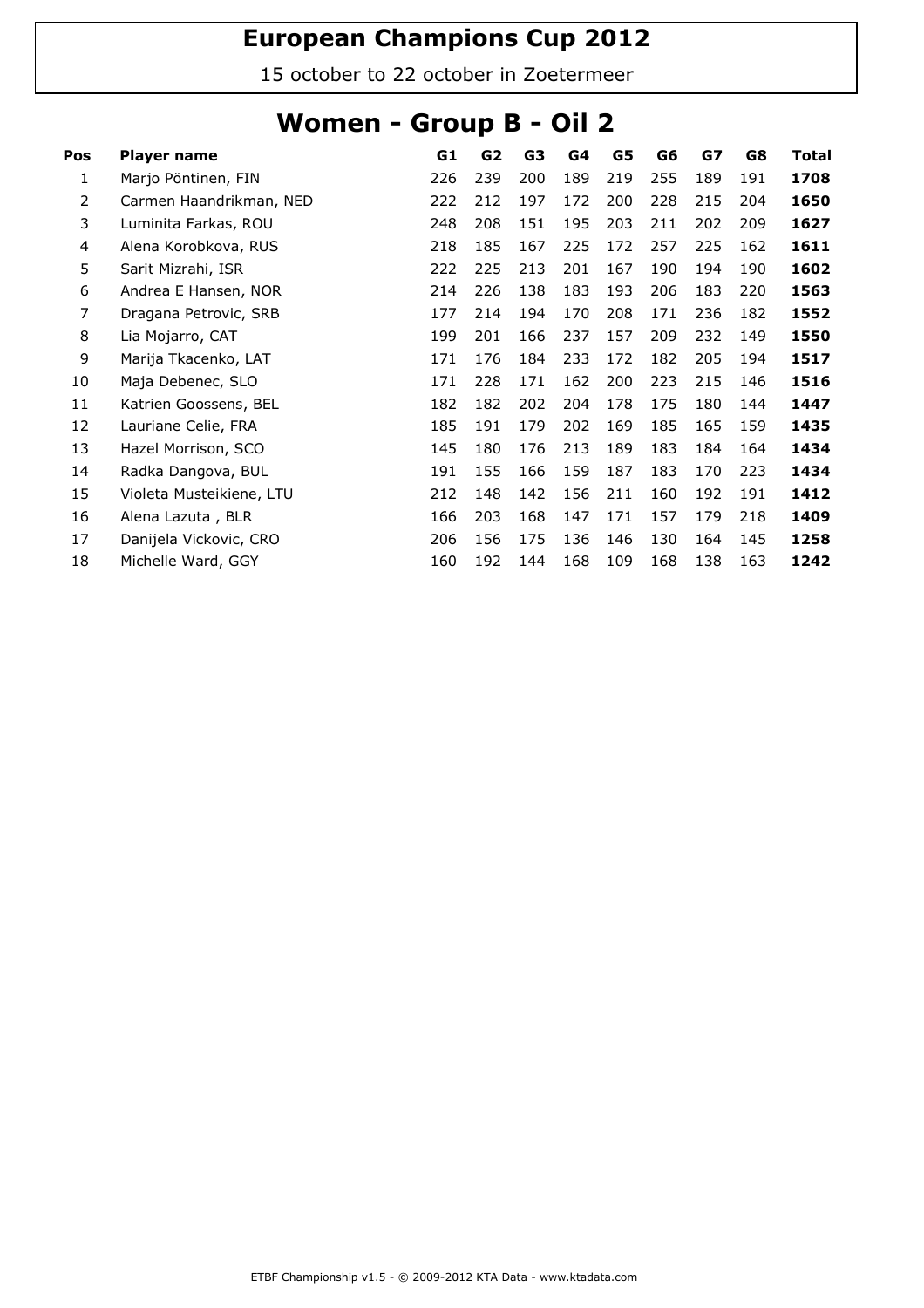15 october to 22 october in Zoetermeer

#### Women - Group 1 - Combined

| Pos | Player name                     | G1  | G2  | G3  | G4  | G5  | G6  | GZ  | G8  | Total |
|-----|---------------------------------|-----|-----|-----|-----|-----|-----|-----|-----|-------|
| 1   | Birgit Pöppler, GER             | 193 | 177 | 205 | 246 | 227 | 247 | 299 | 178 | 1772  |
| 2   | Marjo Pöntinen, FIN             | 214 | 217 | 211 | 204 | 225 | 176 | 218 | 210 | 1675  |
| 3   | Andrea E Hansen, NOR            | 243 | 201 | 174 | 181 | 198 | 217 | 243 | 194 | 1651  |
| 4   | Alena Korobkova, RUS            | 222 | 172 | 211 | 178 | 212 | 191 | 248 | 213 | 1647  |
| 5   | Daria Kovalova, UKR             | 195 | 182 | 217 | 194 | 231 | 189 | 191 | 184 | 1583  |
| 6   | Sandra Andersson, SWE           | 198 | 228 | 217 | 195 | 198 | 194 | 193 | 160 | 1583  |
| 7   | Carmen Haandrikman, NED         | 159 | 165 | 214 | 231 | 204 | 180 | 215 | 214 | 1582  |
| 8   | Krista Pöllänen, FIN            | 202 | 173 | 233 | 181 | 161 | 182 | 247 | 196 | 1575  |
| 9   | Helga Biagia Di Benedetto, ITA  | 163 | 215 | 197 | 215 | 214 | 168 | 206 | 190 | 1568  |
| 10  | Dragana Petrovic, SRB           | 157 | 184 | 234 | 181 | 199 | 211 | 213 | 184 | 1563  |
| 11  | Katerina Bestova, CZE           | 158 | 188 | 222 | 167 | 212 | 169 | 176 | 239 | 1531  |
| 12  | Ivonne Gross, AUT               | 193 | 199 | 202 | 190 | 156 | 215 | 185 | 164 | 1504  |
| 13  | Sue Abela, MLT                  | 198 | 151 | 149 | 202 | 190 | 182 | 182 | 242 | 1496  |
| 14  | Bigi Manico, SUI                | 222 | 181 | 159 | 210 | 167 | 178 | 191 | 177 | 1485  |
| 15  | Maja Debenec, SLO               | 148 | 171 | 191 | 224 | 167 | 184 | 175 | 222 | 1482  |
| 16  | Nafsika Leptaki-Deligianni, GRE | 168 | 180 | 210 | 178 | 180 | 147 | 192 | 214 | 1469  |
| 17  | Jenny Billingham, ENG           | 175 | 169 | 163 | 159 | 181 | 218 | 180 | 211 | 1456  |
| 18  | Lia Mojarro, CAT                | 146 | 171 | 179 | 144 | 194 | 194 | 156 | 181 | 1365  |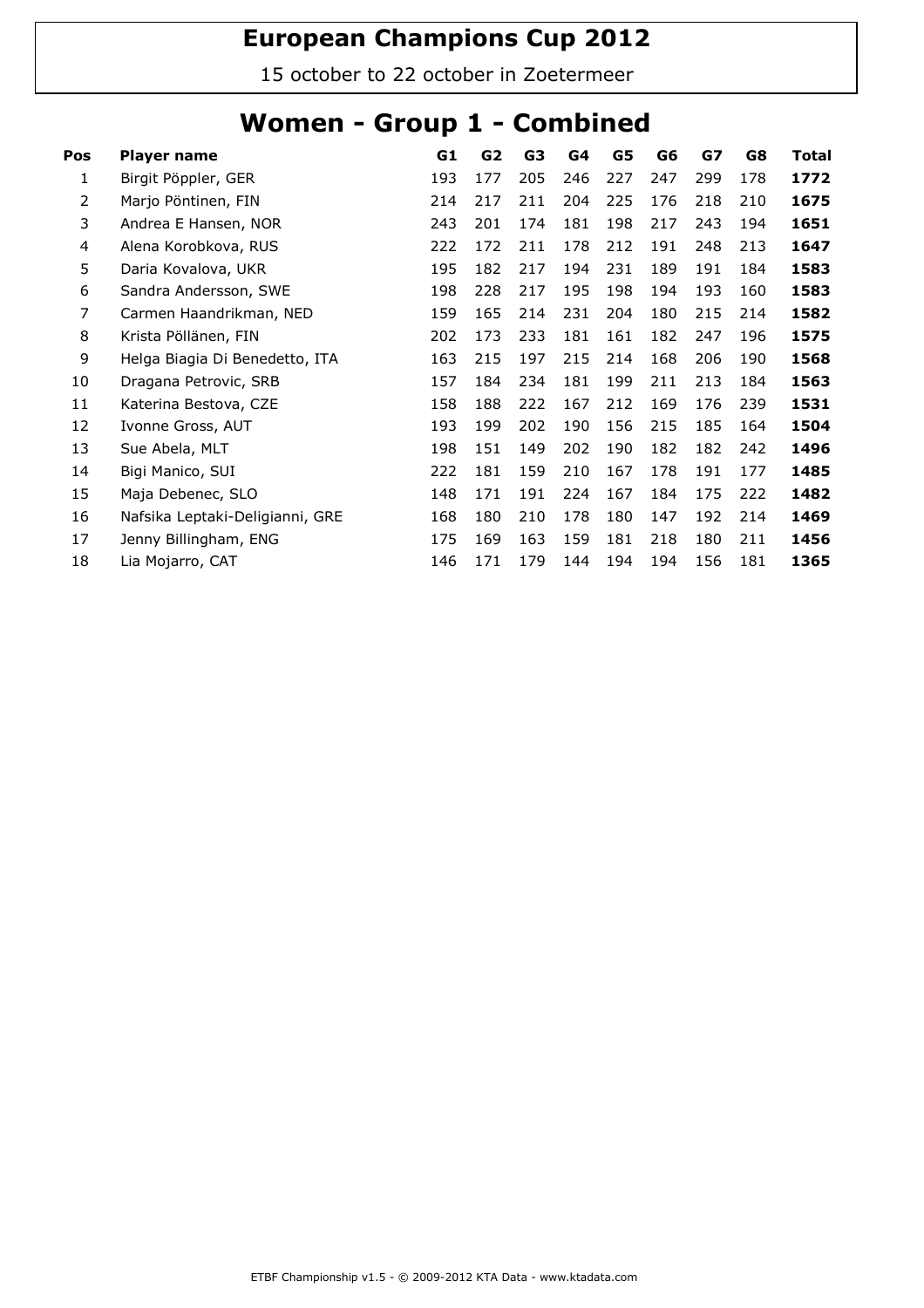15 october to 22 october in Zoetermeer

#### Women - Group 2 - Combined

| Pos | <b>Player name</b>       | G1  | G <sub>2</sub> | G3  | G4  | G5  | G6  | G7  | G8  | <b>Total</b> |
|-----|--------------------------|-----|----------------|-----|-----|-----|-----|-----|-----|--------------|
| 1   | Hannah Cullen, IRE       | 196 | 227            | 187 | 233 | 170 | 222 | 211 | 197 | 1643         |
| 2   | Luminita Farkas, ROU     | 196 | 254            | 179 | 212 | 201 | 142 | 195 | 213 | 1592         |
| 3   | Lauriane Celie, FRA      | 214 | 191            | 211 | 176 | 180 | 200 | 201 | 199 | 1572         |
| 4   | Sarit Mizrahi, ISR       | 199 | 149            | 176 | 196 | 197 | 197 | 174 | 245 | 1533         |
| 5   | Marija Tkacenko, LAT     | 159 | 194            | 199 | 226 | 153 | 217 | 169 | 182 | 1499         |
| 6   | Katrien Goossens, BEL    | 203 | 183            | 172 | 193 | 194 | 180 | 180 | 190 | 1495         |
| 7   | Myria Kastori, CYP       | 209 | 174            | 154 | 190 | 189 | 177 | 164 | 224 | 1481         |
| 8   | Louise Roberts, WAL      | 166 | 166            | 192 | 151 | 164 | 177 | 247 | 171 | 1434         |
| 9   | Sarolta Dosztály, HUN    | 154 | 169            | 158 | 241 | 178 | 183 | 156 | 172 | 1411         |
| 10  | Kristina Sramkova, SVK   | 209 | 207            | 150 | 168 | 157 | 152 | 181 | 181 | 1405         |
| 11  | Radka Dangova, BUL       | 168 | 156            | 198 | 185 | 139 | 197 | 178 | 155 | 1376         |
| 12  | Alena Lazuta, BLR        | 207 | 148            | 181 | 173 | 178 | 140 | 121 | 189 | 1337         |
| 13  | Michelle Ward, GGY       | 179 | 162            | 146 | 143 | 158 | 180 | 188 | 176 | 1332         |
| 14  | Adile Michajlow, TUR     | 137 | 178            | 157 | 160 | 161 | 201 | 168 | 156 | 1318         |
| 15  | Hazel Morrison, SCO      | 159 | 189            | 159 | 165 | 162 | 142 | 173 | 142 | 1291         |
| 16  | Danijela Vickovic, CRO   | 151 | 139            | 159 | 154 | 181 | 177 | 176 | 133 | 1270         |
| 17  | Violeta Musteikiene, LTU | 138 | 155            | 133 | 202 | 136 | 166 | 149 | 171 | 1250         |
| 18  | Felinda Grzybowska, POL  | 0   | 0              | 157 | 167 | 182 | 199 | 144 | 171 | 1020         |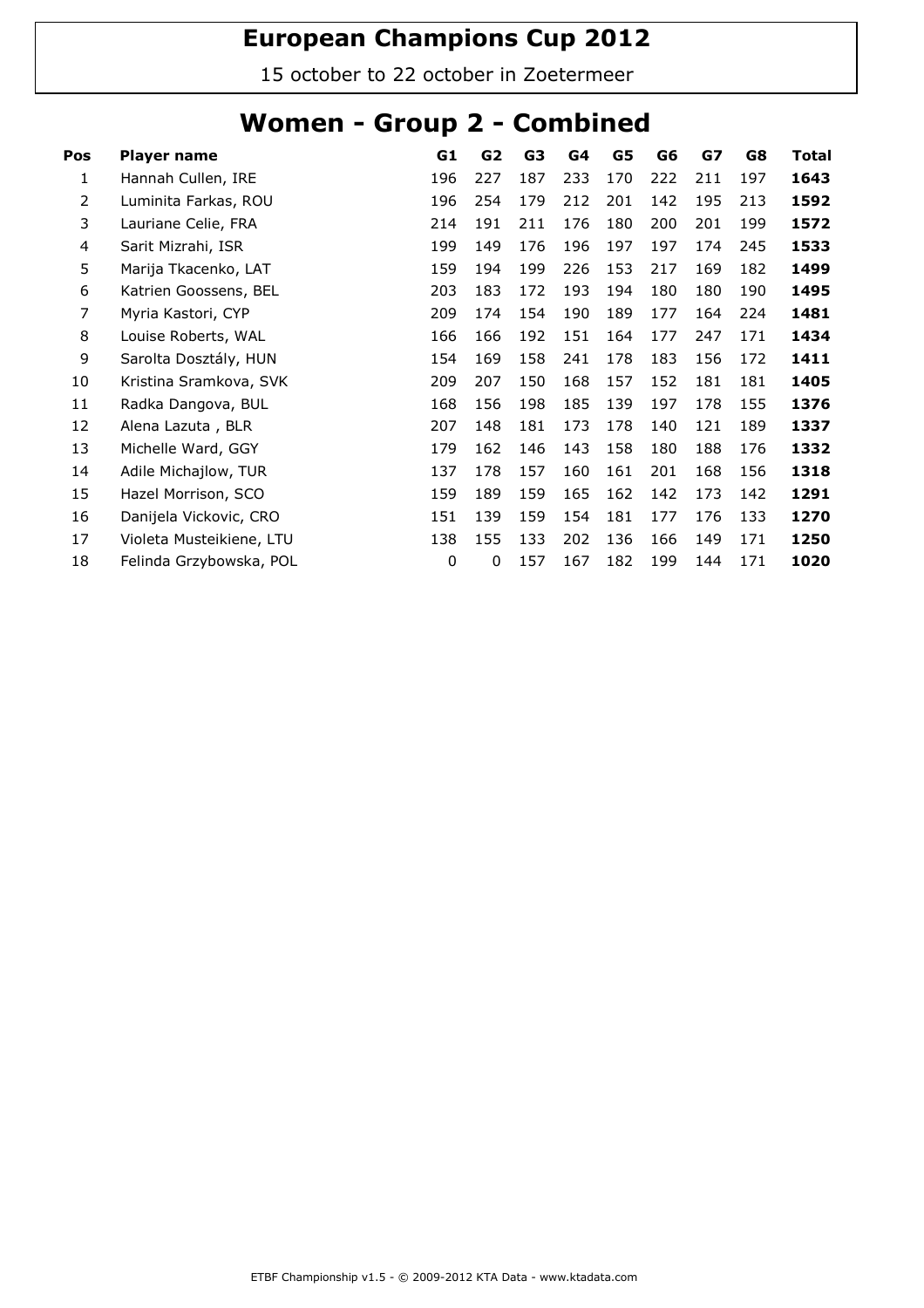15 october to 22 october in Zoetermeer

#### Women - Standing

| Pos            | <b>Player name</b>              | Oil 1 |      | Oil 2 Combined Oil | <b>Total</b> |
|----------------|---------------------------------|-------|------|--------------------|--------------|
| $\mathbf{1}$   | Birgit Pöppler, GER             | 1761  | 1814 | 1772               | 5347         |
| $\overline{2}$ | Alena Korobkova, RUS            | 1690  | 1611 | 1647               | 4948         |
| 3              | Daria Kovalova, UKR             | 1663  | 1682 | 1583               | 4928         |
| 4              | Krista Pöllänen, FIN            | 1619  | 1691 | 1575               | 4885         |
| 5              | Carmen Haandrikman, NED         | 1561  | 1650 | 1582               | 4793         |
| 6              | Helga Biagia Di Benedetto, ITA  | 1714  | 1487 | 1568               | 4769         |
| $\overline{7}$ | Marjo Pöntinen, FIN             | 1385  | 1708 | 1675               | 4768         |
| 8              | Sandra Andersson, SWE           | 1615  | 1546 | 1583               | 4744         |
| 9              | Andrea E Hansen, NOR            | 1515  | 1563 | 1651               | 4729         |
| $10\,$         | Bigi Manico, SUI                | 1687  | 1513 | 1485               | 4685         |
| 11             | Luminita Farkas, ROU            | 1407  | 1627 | 1592               | 4626         |
| 12             | Katerina Bestova, CZE           | 1544  | 1543 | 1531               | 4618         |
| 13             | Dragana Petrovic, SRB           | 1491  | 1552 | 1563               | 4606         |
| 14             | Sue Abela, MLT                  | 1395  | 1675 | 1496               | 4566         |
| 15             | Ivonne Gross, AUT               | 1575  | 1471 | 1504               | 4550         |
| 16             | Sarit Mizrahi, ISR              | 1414  | 1602 | 1533               | 4549         |
| 17             | Maja Debenec, SLO               | 1551  | 1516 | 1482               | 4549         |
| 18             | Lauriane Celie, FRA             | 1542  | 1435 | 1572               | 4549         |
| 19             | Jenny Billingham, ENG           | 1471  | 1621 | 1456               | 4548         |
| 20             | Marija Tkacenko, LAT            | 1508  | 1517 | 1499               | 4524         |
| 21             | Nafsika Leptaki-Deligianni, GRE | 1487  | 1567 | 1469               | 4523         |
| 22             | Hannah Cullen, IRE              | 1304  | 1528 | 1643               | 4475         |
| 23             | Lia Mojarro, CAT                | 1536  | 1550 | 1365               | 4451         |
| 24             | Louise Roberts, WAL             | 1466  | 1516 | 1434               | 4416         |
| 25             | Sarolta Dosztály, HUN           | 1385  | 1606 | 1411               | 4402         |
| 26             | Katrien Goossens, BEL           | 1403  | 1447 | 1495               | 4345         |
| 27             | Myria Kastori, CYP              | 1354  | 1444 | 1481               | 4279         |
| 28             | Radka Dangova, BUL              | 1362  | 1434 | 1376               | 4172         |
| 29             | Hazel Morrison, SCO             | 1335  | 1434 | 1291               | 4060         |
| 30             | Kristina Sramkova, SVK          | 1269  | 1344 | 1405               | 4018         |
| 31             | Adile Michajlow, TUR            | 1295  | 1389 | 1318               | 4002         |
| 32             | Alena Lazuta, BLR               | 1198  | 1409 | 1337               | 3944         |
| 33             | Violeta Musteikiene, LTU        | 1207  | 1412 | 1250               | 3869         |
| 34             | Michelle Ward, GGY              | 1258  | 1242 | 1332               | 3832         |
| 35             | Felinda Grzybowska, POL         | 1423  | 1353 | 1020               | 3796         |
| 36             | Danijela Vickovic, CRO          | 1233  | 1258 | 1270               | 3761         |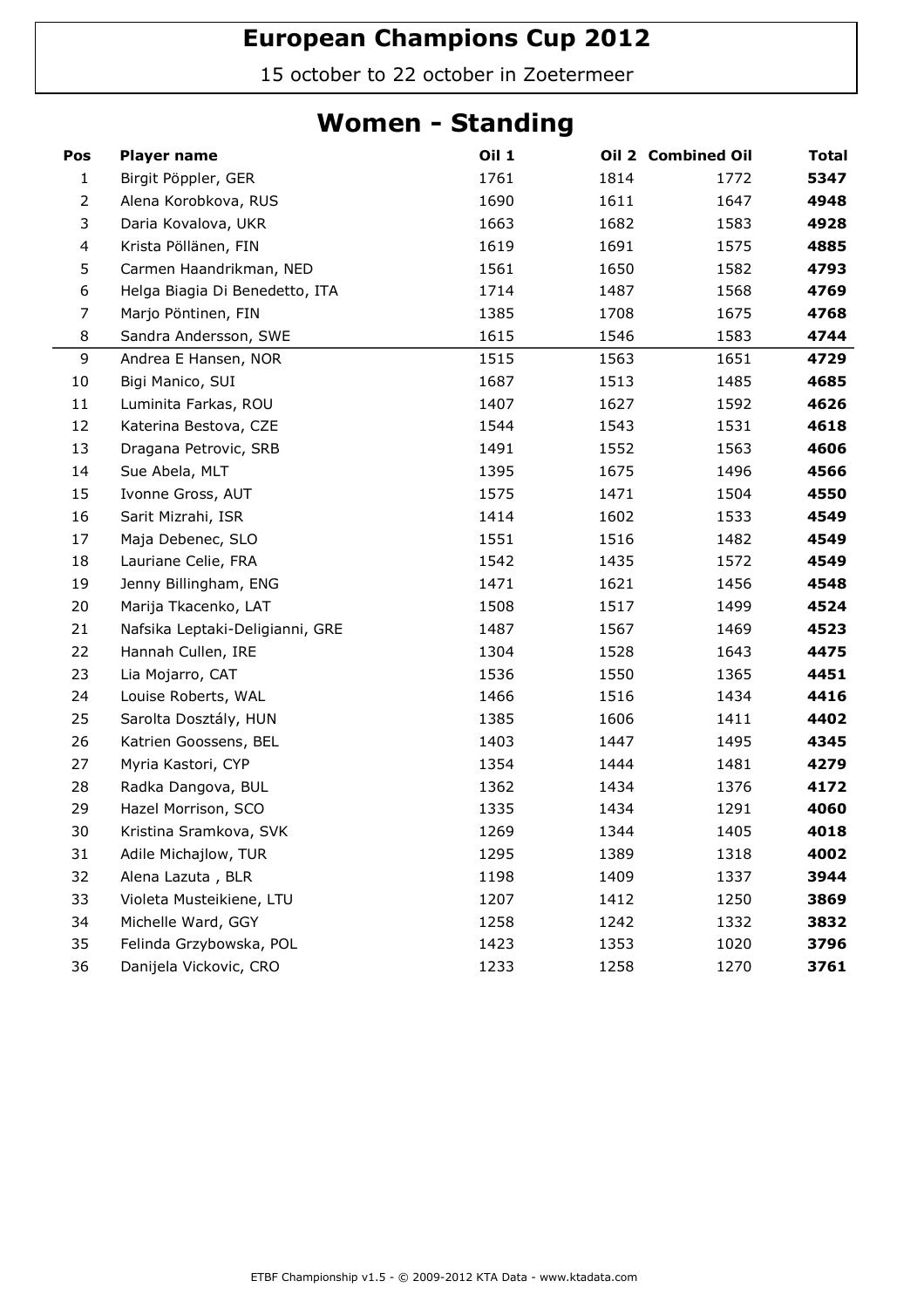15 october to 22 october in Zoetermeer

## Women - Masters Step 1 - Quarterfinal

| Seed           |   | Lane Player name                 | G1  | G <sub>2</sub> | G <sub>3</sub> | <b>Points</b> |
|----------------|---|----------------------------------|-----|----------------|----------------|---------------|
| 4              | 1 | Krista Pöllänen, Finland         | 216 | 155            | 0              | 0             |
| 5              | 2 | Carmen Haandrikman, Netherlands  | 218 | 254            | 0              | 2             |
|                |   |                                  |     |                |                |               |
| 2              | 3 | Alena Korobkova, Russia          | 204 | 186            | 211            | 2             |
| $\overline{7}$ | 4 | Marjo Pöntinen, Finland          | 161 | 187            | 205            | 1             |
|                |   |                                  |     |                |                |               |
| 1              | 5 | Birgit Pöppler, Germany          | 234 | 234            | 0              | 2             |
| 8              | 6 | Sandra Andersson, Sweden         | 230 | 165            | 0              | 0             |
|                |   |                                  |     |                |                |               |
| 3              | 7 | Daria Kovalova, Ukraine          | 199 | 170            | 231            |               |
| 6              | 8 | Helga Biagia Di Benedetto, Italy | 189 | 218            | 158            |               |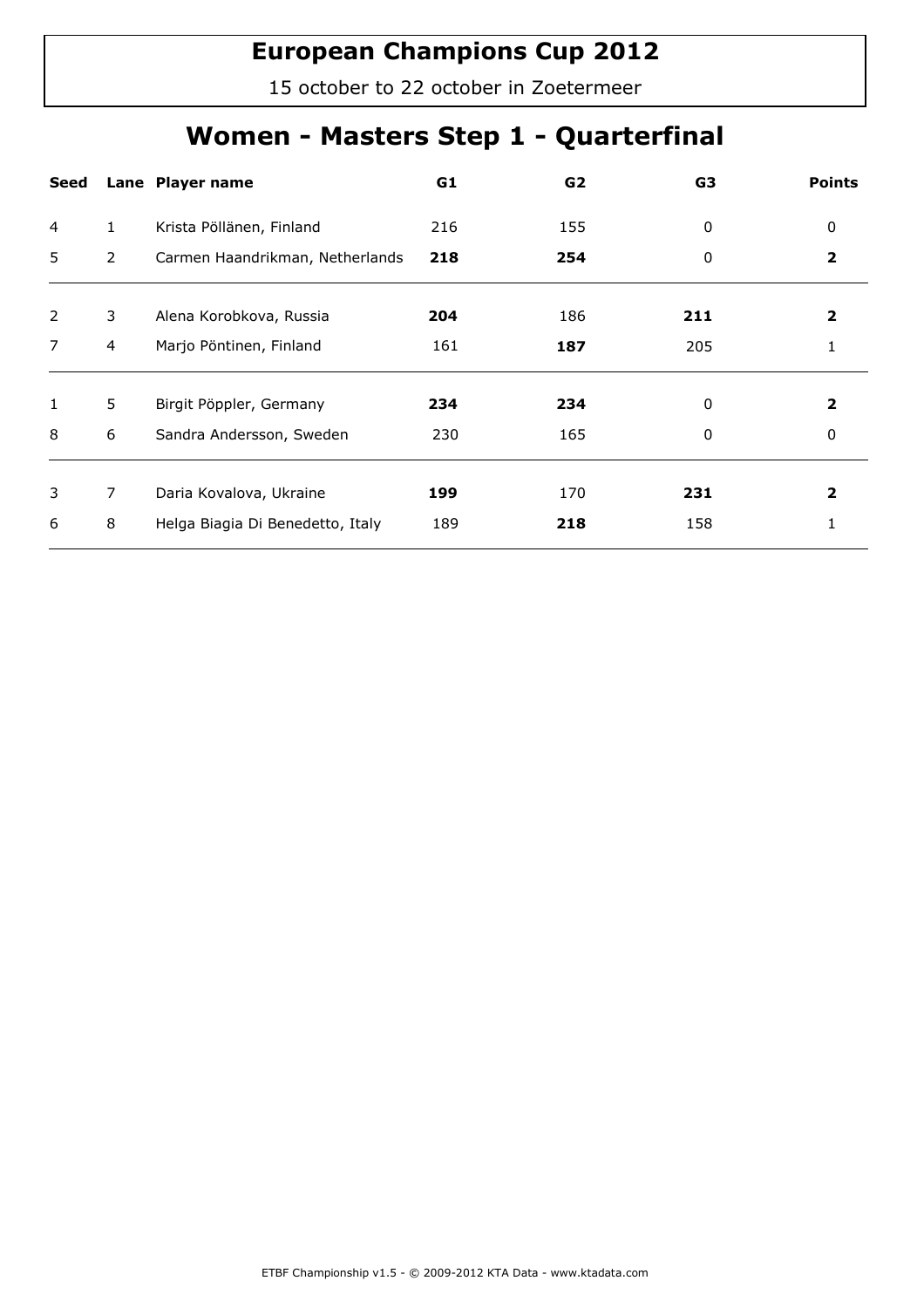15 october to 22 october in Zoetermeer

## Women - Masters Step 2 - Semifinals

| Seed         |    | Lane Player name                | G1  | G <sub>2</sub> | G3  | <b>Points</b> |
|--------------|----|---------------------------------|-----|----------------|-----|---------------|
| $\mathbf{1}$ | 11 | Birgit Pöppler, Germany         | 252 | 205            | 226 | 2             |
| 5            | 12 | Carmen Haandrikman, Netherlands | 183 | 234            | 179 |               |
| 2            | 13 | Alena Korobkova, Russia         | 235 | 227            | 159 |               |
| 3            | 14 | Daria Kovalova, Ukraine         | 223 | 248            | 204 | 2             |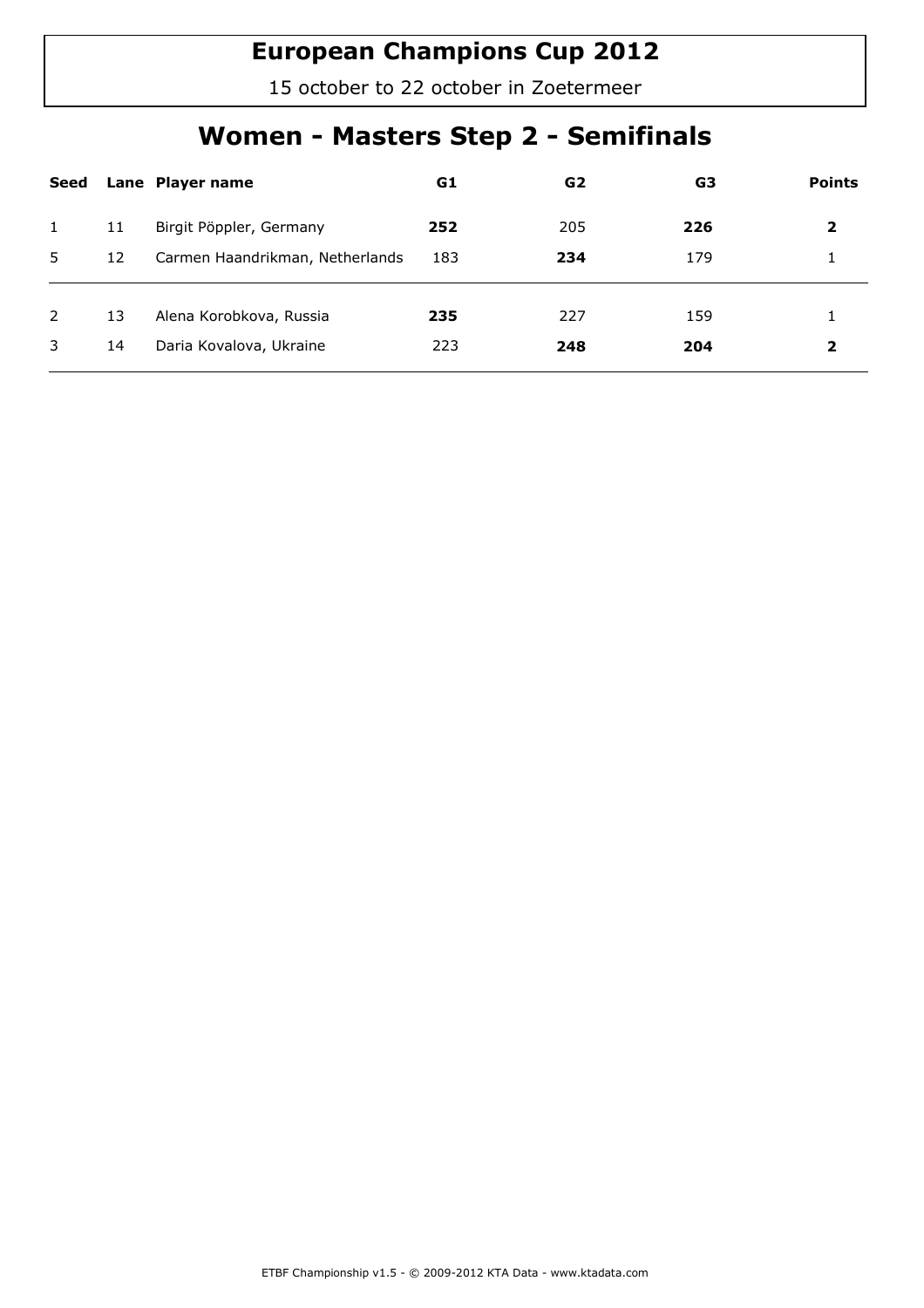15 october to 22 october in Zoetermeer

## Women - Masters Step 3 - Final

| Seed |    | Lane Player name        | G1  | G <sub>2</sub> | G3  | <b>Points</b> |
|------|----|-------------------------|-----|----------------|-----|---------------|
|      | 9  | Birgit Pöppler, Germany | 231 | 199            | 211 |               |
|      | 10 | Daria Kovalova, Ukraine | 188 | 226            | 216 |               |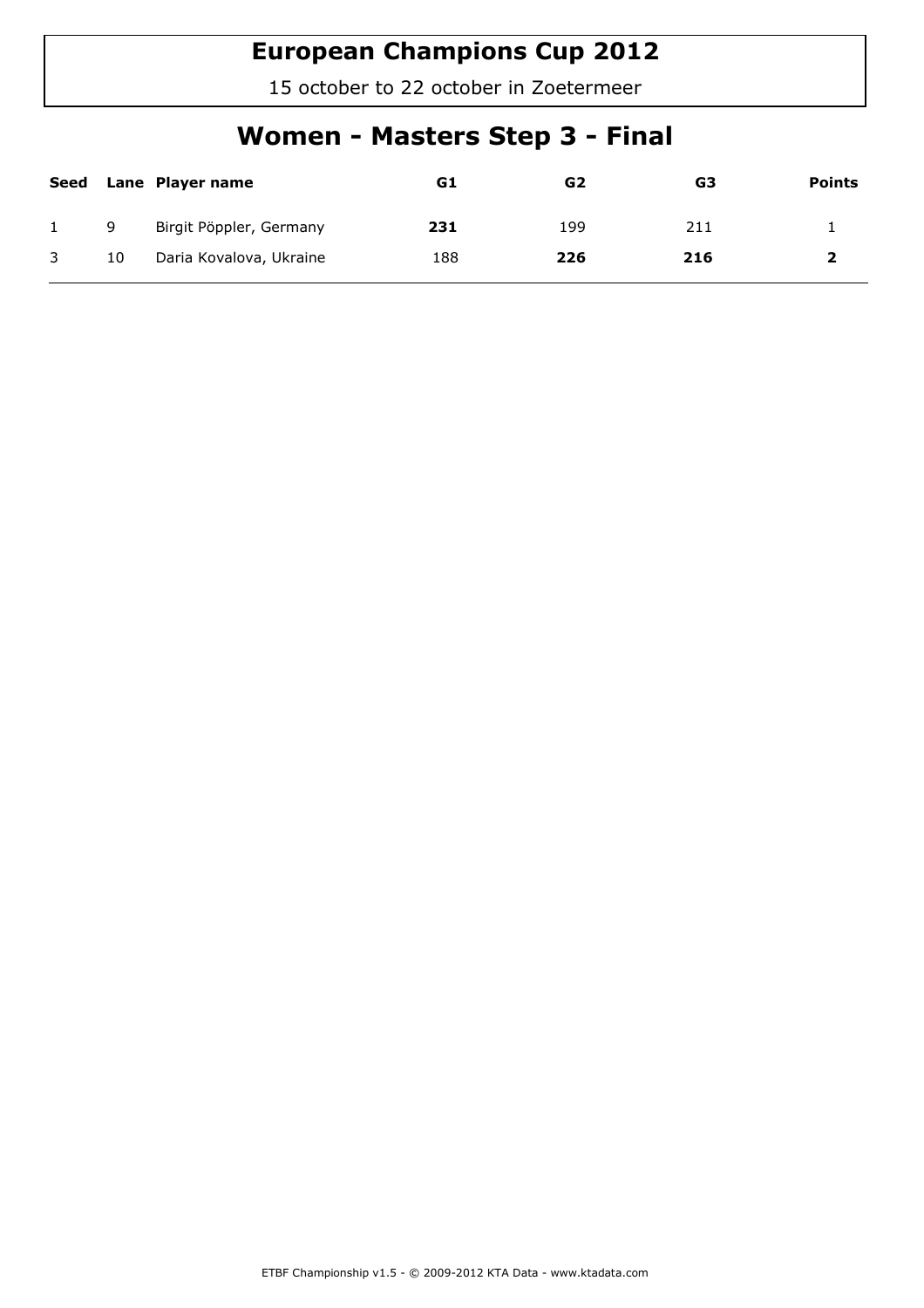15 october to 22 october in Zoetermeer

#### Men - Group A - Oil 1

| Pos            | <b>Player name</b>         | G1  | G <sub>2</sub> | G3  | G <sub>4</sub> | G5  | G6  | GZ  | G8  | <b>Total</b> |
|----------------|----------------------------|-----|----------------|-----|----------------|-----|-----|-----|-----|--------------|
| 1              | James Gruffman, SWE        | 228 | 211            | 300 | 236            | 194 | 268 | 221 | 269 | 1927         |
| $\overline{2}$ | Mark McQueen, SCO          | 197 | 208            | 214 | 219            | 189 | 185 | 236 | 234 | 1682         |
| 3              | Thomas Gross, AUT          | 190 | 196            | 228 | 224            | 213 | 214 | 191 | 206 | 1662         |
| 4              | Mykhaylo Kalika, UKR       | 208 | 225            | 200 | 226            | 146 | 228 | 235 | 185 | 1653         |
| 5              | Hafthor Hardarson, ISL     | 189 | 208            | 208 | 203            | 186 | 199 | 213 | 205 | 1611         |
| 6              | Dmitrijs Cebotarjovs, LAT  | 189 | 258            | 198 | 178            | 236 | 168 | 192 | 185 | 1604         |
| 7              | Emil Polanisz, POL         | 194 | 162            | 177 | 193            | 226 | 192 | 244 | 210 | 1598         |
| 8              | Jeff Brons, LUX            | 175 | 177            | 168 | 225            | 205 | 247 | 202 | 178 | 1577         |
| 9              | Billy Nimick, NIR          | 235 | 205            | 155 | 190            | 192 | 200 | 213 | 187 | 1577         |
| 10             | Mark Spiteri, MLT          | 216 | 177            | 133 | 140            | 216 | 269 | 211 | 203 | 1565         |
| 11             | Pavel Sobolev, BLR         | 213 | 161            | 232 | 201            | 177 | 176 | 210 | 169 | 1539         |
| 12             | Romeo Gagenoiu, ROU        | 203 | 170            | 201 | 181            | 160 | 183 | 206 | 189 | 1493         |
| 13             | Roger Widmer, SUI          | 188 | 203            | 236 | 177            | 173 | 168 | 194 | 151 | 1490         |
| 14             | Zilvinas Perminas, LTU     | 146 | 154            | 187 | 180            | 191 | 198 | 193 | 208 | 1457         |
| 15             | Stamatios Roros, GRE       | 175 | 167            | 203 | 183            | 160 | 205 | 191 | 158 | 1442         |
| 16             | Ivan Semenov, RUS          | 177 | 205            | 129 | 171            | 218 | 202 | 147 | 185 | 1434         |
| 17             | Jan Debnar, SVK            | 119 | 165            | 151 | 205            | 189 | 156 | 210 | 233 | 1428         |
| 18             | Zoltan Skobrics, HUN       | 155 | 152            | 198 | 210            | 160 | 148 | 180 | 176 | 1379         |
| 19             | Bojan Kovač, SLO           | 137 | 161            | 150 | 134            | 224 | 179 | 194 | 171 | 1350         |
| 20             | Javanshir Alihuseynov, AZE | 176 | 138            | 210 | 162            | 160 | 159 | 160 | 143 | 1308         |
| 21             | Daniele Bronzetti, SMR     | 146 | 137            | 175 | 141            | 157 | 186 | 140 | 167 | 1249         |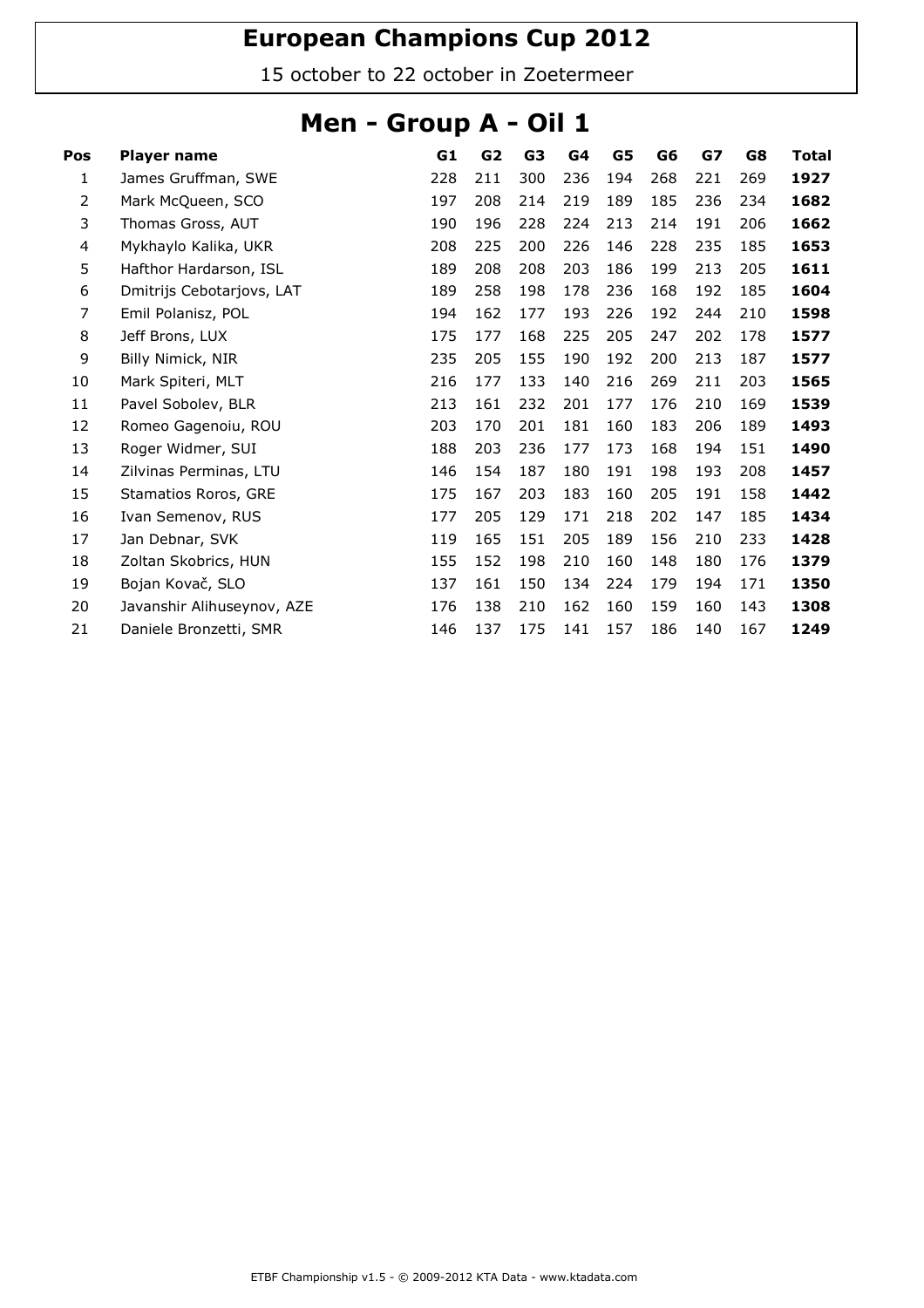15 october to 22 october in Zoetermeer

#### Men - Group B - Oil 1

| Pos            | Player name           | G1  | G <sub>2</sub> | G3  | G4  | G5  | G6  | GZ  | G8  | Total |
|----------------|-----------------------|-----|----------------|-----|-----|-----|-----|-----|-----|-------|
| 1              | Gery Verbruggen, BEL  | 236 | 232            | 266 | 206 | 184 | 255 | 195 | 261 | 1835  |
| $\overline{2}$ | Mads Sandbækken, NOR  | 179 | 217            | 181 | 256 | 256 | 238 | 255 | 226 | 1808  |
| 3              | Yoan Alix, FRA        | 163 | 234            | 213 | 234 | 246 | 224 | 195 | 257 | 1766  |
| 4              | Habib Dogan, TUR      | 211 | 267            | 246 | 182 | 222 | 257 | 185 | 196 | 1766  |
| 5              | Mauro Rampi, ITA      | 288 | 227            | 187 | 201 | 202 | 233 | 175 | 227 | 1740  |
| 6              | Yavor Milanov, BUL    | 213 | 227            | 243 | 193 | 168 | 201 | 236 | 216 | 1697  |
| 7              | Raymond Teece, ENG    | 194 | 166            | 246 | 222 | 180 | 215 | 221 | 243 | 1687  |
| 8              | Barry Foley, IRE      | 181 | 210            | 204 | 233 | 226 | 187 | 233 | 183 | 1657  |
| 9              | Lasse Lintilä, FIN    | 200 | 156            | 201 | 197 | 224 | 236 | 257 | 186 | 1657  |
| 10             | Achim Grabowski, GER  | 188 | 171            | 206 | 176 | 226 | 233 | 212 | 226 | 1638  |
| 11             | Or Aviram, ISR        | 194 | 160            | 180 | 235 | 216 | 215 | 200 | 204 | 1604  |
| 12             | Marcial Ovide, CAT    | 212 | 223            | 138 | 221 | 170 | 253 | 181 | 183 | 1581  |
| 13             | Ondrej Mlynar, CZE    | 190 | 208            | 174 | 180 | 181 | 213 | 183 | 241 | 1570  |
| 14             | George Stavrinou, CYP | 185 | 177            | 248 | 168 | 196 | 174 | 202 | 198 | 1548  |
| 15             | Nikolay Babuyk, MDA   | 190 | 233            | 208 | 205 | 170 | 169 | 180 | 190 | 1545  |
| 16             | Vladimir Majski, SRB  | 175 | 202            | 181 | 179 | 213 | 170 | 227 | 181 | 1528  |
| 17             | Peter Moore, WAL      | 187 | 223            | 193 | 172 | 154 | 181 | 177 | 178 | 1465  |
| 18             | René Landl, AUT       | 182 | 189            | 182 | 200 | 136 | 218 | 190 | 164 | 1461  |
| 19             | Roel Mol, NED         | 185 | 161            | 214 | 194 | 167 | 192 | 185 | 148 | 1446  |
| 20             | Mise Mrkonjic, CRO    | 178 | 211            | 158 | 206 | 179 | 174 | 162 | 162 | 1430  |
| 21             | Matt Southwell, GGY   | 186 | 160            | 194 | 234 | 115 | 136 | 200 | 161 | 1386  |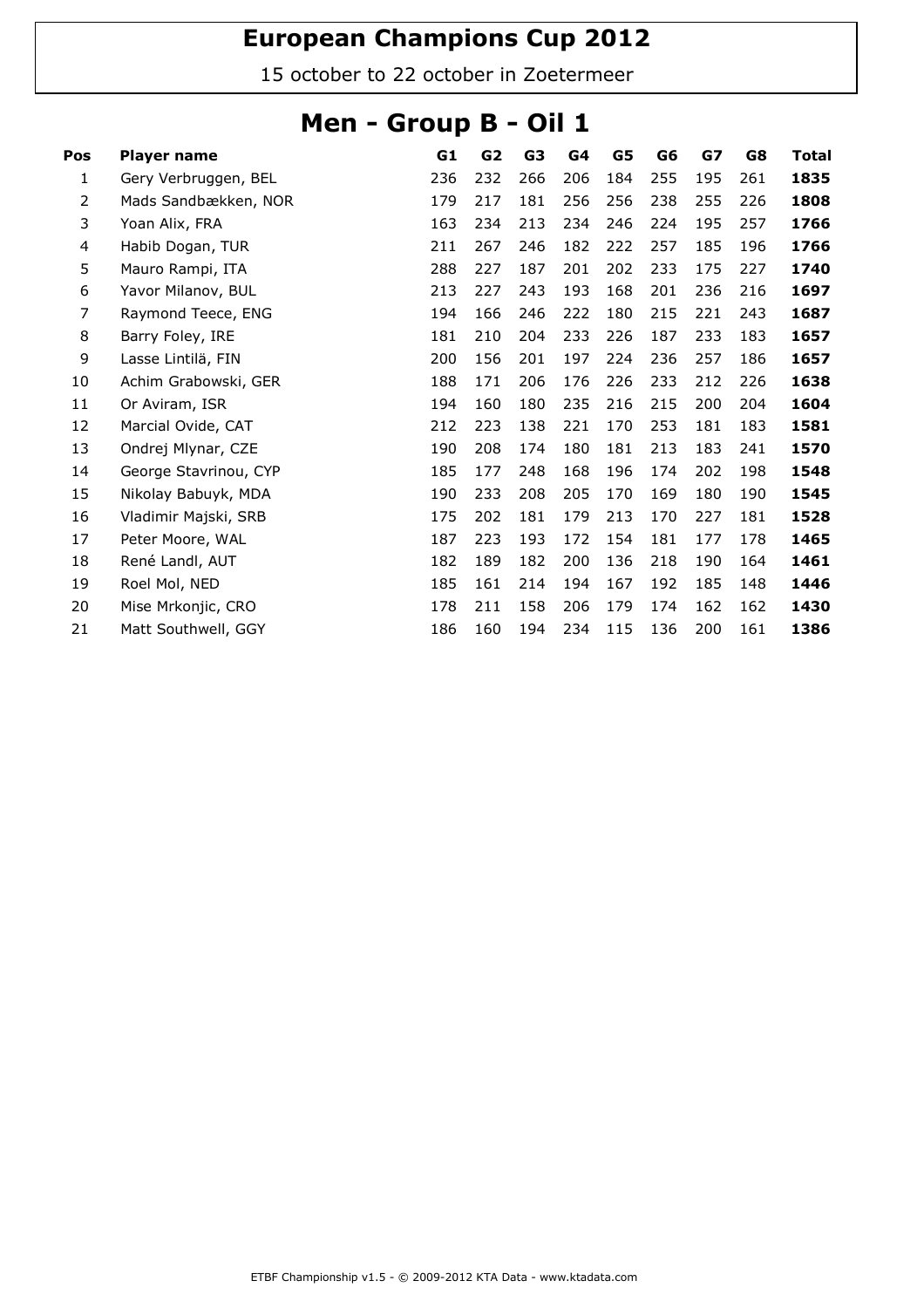15 october to 22 october in Zoetermeer

#### Men - Group A - Oil 2

| Pos            | <b>Player name</b>         | G1  | G <sub>2</sub> | G <sub>3</sub> | G4  | G5  | G6  | GZ  | G8  | Total |
|----------------|----------------------------|-----|----------------|----------------|-----|-----|-----|-----|-----|-------|
| 1              | James Gruffman, SWE        | 212 | 257            | 225            | 233 | 203 | 279 | 233 | 290 | 1932  |
| $\overline{2}$ | Thomas Gross, AUT          | 190 | 204            | 160            | 214 | 256 | 258 | 246 | 230 | 1758  |
| 3              | Stamatios Roros, GRE       | 267 | 224            | 174            | 170 | 262 | 189 | 196 | 227 | 1709  |
| 4              | Bojan Kovač, SLO           | 196 | 208            | 206            | 237 | 189 | 204 | 190 | 225 | 1655  |
| 5              | Pavel Sobolev, BLR         | 192 | 194            | 185            | 192 | 223 | 223 | 194 | 219 | 1622  |
| 6              | Mark McQueen, SCO          | 217 | 175            | 252            | 196 | 183 | 203 | 179 | 209 | 1614  |
| 7              | Ivan Semenov, RUS          | 158 | 213            | 214            | 179 | 227 | 179 | 198 | 238 | 1606  |
| 8              | Daniele Bronzetti, SMR     | 234 | 191            | 232            | 181 | 165 | 214 | 169 | 214 | 1600  |
| 9              | Mark Spiteri, MLT          | 193 | 191            | 184            | 203 | 186 | 202 | 211 | 225 | 1595  |
| 10             | Dmitrijs Cebotarjovs, LAT  | 183 | 179            | 189            | 207 | 199 | 203 | 208 | 224 | 1592  |
| 11             | Romeo Gagenoiu, ROU        | 221 | 177            | 211            | 193 | 178 | 223 | 179 | 204 | 1586  |
| 12             | Mykhaylo Kalika, UKR       | 224 | 212            | 206            | 184 | 147 | 202 | 180 | 216 | 1571  |
| 13             | Hafthor Hardarson, ISL     | 191 | 196            | 197            | 200 | 189 | 203 | 191 | 193 | 1560  |
| 14             | Billy Nimick, NIR          | 229 | 184            | 201            | 195 | 162 | 206 | 185 | 189 | 1551  |
| 15             | Zilvinas Perminas, LTU     | 180 | 204            | 196            | 238 | 176 | 193 | 157 | 189 | 1533  |
| 16             | Jeff Brons, LUX            | 205 | 198            | 204            | 162 | 169 | 199 | 170 | 188 | 1495  |
| 17             | Roger Widmer, SUI          | 187 | 193            | 206            | 165 | 180 | 202 | 179 | 161 | 1473  |
| 18             | Emil Polanisz, POL         | 186 | 131            | 181            | 190 | 161 | 190 | 224 | 204 | 1467  |
| 19             | Zoltan Skobrics, HUN       | 215 | 161            | 153            | 186 | 190 | 193 | 165 | 191 | 1454  |
| 20             | Javanshir Alihuseynov, AZE | 160 | 221            | 204            | 164 | 172 | 166 | 174 | 172 | 1433  |
| 21             | Jan Debnar, SVK            | 174 | 158            | 173            | 158 | 218 | 202 | 174 | 167 | 1424  |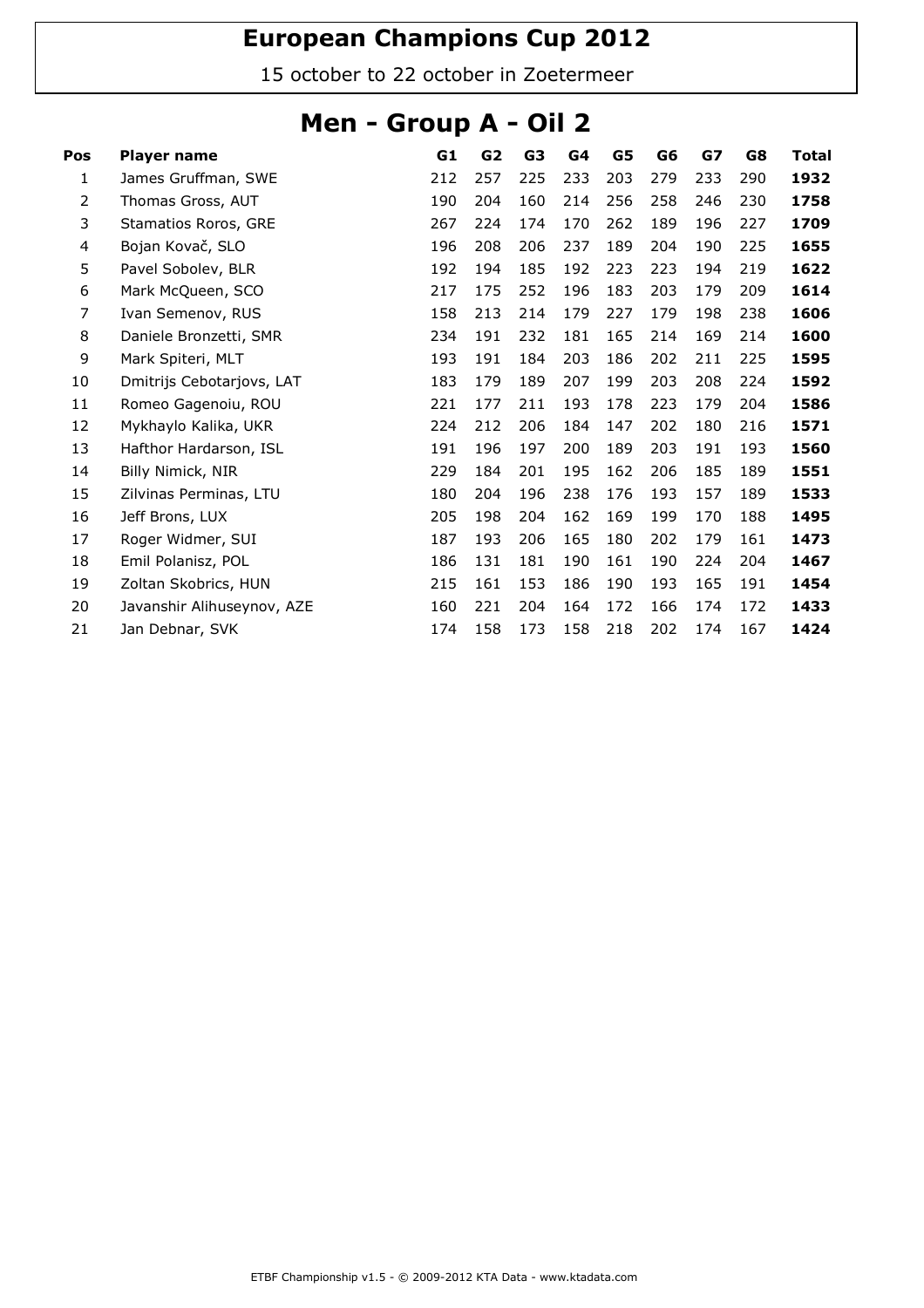15 october to 22 october in Zoetermeer

#### Men - Group B - Oil 2

| Pos | <b>Player name</b>    | G1  | G <sub>2</sub> | G <sub>3</sub> | G4  | G5  | G6  | G7  | G8  | Total |
|-----|-----------------------|-----|----------------|----------------|-----|-----|-----|-----|-----|-------|
| 1   | Raymond Teece, ENG    | 245 | 253            | 188            | 204 | 257 | 177 | 235 | 194 | 1753  |
| 2   | Yoan Alix, FRA        | 225 | 240            | 258            | 256 | 203 | 210 | 172 | 168 | 1732  |
| 3   | Lasse Lintilä, FIN    | 212 | 181            | 178            | 255 | 234 | 203 | 193 | 245 | 1701  |
| 4   | Mads Sandbækken, NOR  | 212 | 143            | 247            | 215 | 180 | 230 | 257 | 204 | 1688  |
| 5   | Marcial Ovide, CAT    | 244 | 202            | 235            | 215 | 187 | 201 | 221 | 166 | 1671  |
| 6   | Achim Grabowski, GER  | 233 | 170            | 203            | 197 | 219 | 216 | 217 | 188 | 1643  |
| 7   | Habib Dogan, TUR      | 172 | 223            | 245            | 196 | 236 | 187 | 170 | 192 | 1621  |
| 8   | Gery Verbruggen, BEL  | 224 | 210            | 192            | 174 | 192 | 226 | 200 | 197 | 1615  |
| 9   | Roel Mol, NED         | 203 | 159            | 210            | 233 | 176 | 203 | 212 | 212 | 1608  |
| 10  | Nikolay Babuyk, MDA   | 192 | 171            | 181            | 179 | 234 | 208 | 235 | 199 | 1599  |
| 11  | Or Aviram, ISR        | 194 | 200            | 191            | 158 | 224 | 177 | 178 | 231 | 1553  |
| 12  | George Stavrinou, CYP | 173 | 169            | 178            | 247 | 238 | 185 | 184 | 168 | 1542  |
| 13  | Vladimir Majski, SRB  | 202 | 175            | 204            | 160 | 222 | 203 | 167 | 203 | 1536  |
| 14  | René Landl, AUT       | 155 | 169            | 142            | 217 | 199 | 195 | 225 | 190 | 1492  |
| 15  | Mise Mrkonjic, CRO    | 202 | 221            | 152            | 172 | 179 | 187 | 170 | 197 | 1480  |
| 16  | Yavor Milanov, BUL    | 187 | 215            | 175            | 179 | 192 | 156 | 172 | 194 | 1470  |
| 17  | Peter Moore, WAL      | 174 | 204            | 200            | 194 | 170 | 195 | 165 | 158 | 1460  |
| 18  | Mauro Rampi, ITA      | 156 | 176            | 167            | 176 | 172 | 183 | 217 | 207 | 1454  |
| 19  | Ondrej Mlynar, CZE    | 176 | 196            | 204            | 161 | 177 | 155 | 202 | 181 | 1452  |
| 20  | Barry Foley, IRE      | 177 | 163            | 193            | 153 | 179 | 186 | 175 | 213 | 1439  |
| 21  | Matt Southwell, GGY   | 146 | 170            | 176            | 148 | 205 | 219 | 170 | 144 | 1378  |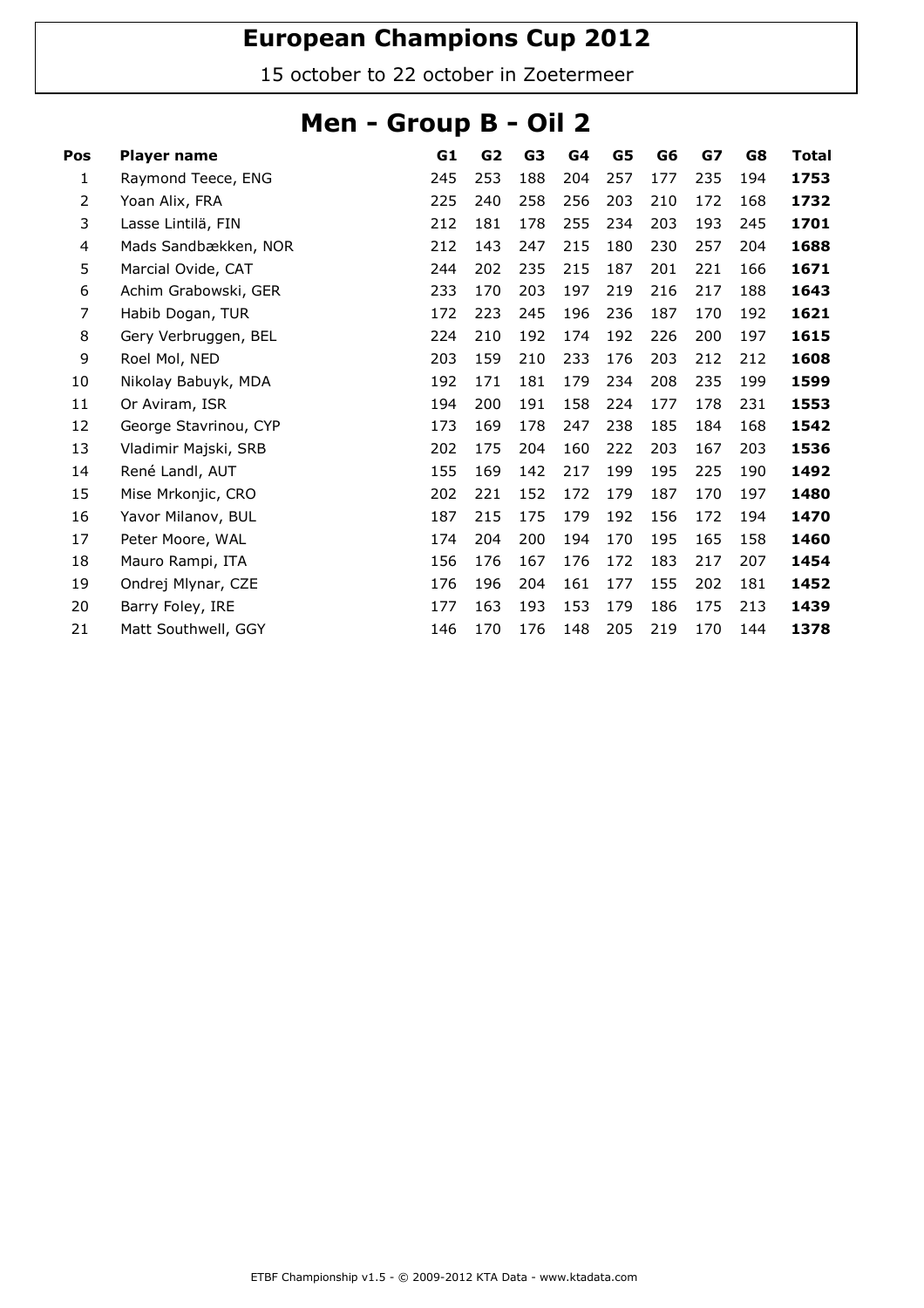15 october to 22 october in Zoetermeer

#### Men - Group 1 - Combined

| Pos                      | <b>Player name</b>        | G1  | G <sub>2</sub> | G3  | G <sub>4</sub> | G5  | G6  | GZ  | G8  | Total |
|--------------------------|---------------------------|-----|----------------|-----|----------------|-----|-----|-----|-----|-------|
| 1                        | James Gruffman, SWE       | 203 | 194            | 257 | 222            | 216 | 258 | 227 | 211 | 1788  |
| 2                        | Raymond Teece, ENG        | 216 | 216            | 222 | 202            | 237 | 200 | 201 | 234 | 1728  |
| 3                        | Habib Dogan, TUR          | 202 | 198            | 210 | 185            | 197 | 268 | 181 | 255 | 1696  |
| $\overline{\mathcal{A}}$ | Lasse Lintilä, FIN        | 187 | 202            | 204 | 210            | 220 | 220 | 236 | 196 | 1675  |
| 5                        | Achim Grabowski, GER      | 202 | 215            | 178 | 176            | 246 | 214 | 234 | 207 | 1672  |
| 6                        | Mykhaylo Kalika, UKR      | 185 | 224            | 211 | 236            | 177 | 192 | 245 | 175 | 1645  |
| 7                        | Mauro Rampi, ITA          | 201 | 233            | 233 | 232            | 192 | 182 | 139 | 214 | 1626  |
| 8                        | Hafthor Hardarson, ISL    | 194 | 244            | 189 | 181            | 182 | 226 | 170 | 236 | 1622  |
| 9                        | Mark Spiteri, MLT         | 207 | 179            | 258 | 203            | 167 | 209 | 212 | 183 | 1618  |
| 10                       | Yoan Alix, FRA            | 199 | 231            | 213 | 225            | 180 | 180 | 202 | 183 | 1613  |
| 11                       | Nikolay Babuyk, MDA       | 170 | 222            | 219 | 179            | 187 | 224 | 226 | 178 | 1605  |
| 12                       | Mads Sandbækken, NOR      | 211 | 268            | 190 | 186            | 182 | 205 | 177 | 186 | 1605  |
| 13                       | Mark McQueen, SCO         | 193 | 181            | 203 | 136            | 210 | 257 | 224 | 179 | 1583  |
| 14                       | Gery Verbruggen, BEL      | 155 | 153            | 220 | 198            | 235 | 237 | 235 | 149 | 1582  |
| 15                       | Pavel Sobolev, BLR        | 233 | 173            | 194 | 199            | 164 | 168 | 200 | 247 | 1578  |
| 16                       | Stamatios Roros, GRE      | 151 | 204            | 199 | 197            | 234 | 209 | 148 | 223 | 1565  |
| 17                       | Marcial Ovide, CAT        | 200 | 176            | 168 | 246            | 189 | 201 | 179 | 188 | 1547  |
| 18                       | Yavor Milanov, BUL        | 171 | 187            | 214 | 191            | 234 | 202 | 164 | 177 | 1540  |
| 19                       | Dmitrijs Cebotarjovs, LAT | 199 | 194            | 163 | 158            | 182 | 190 | 191 | 159 | 1436  |
| 20                       | Thomas Gross, AUT         | 204 | 150            | 198 | 158            | 148 | 172 | 223 | 166 | 1419  |
| 21                       | Or Aviram, ISR            | 162 | 164            | 189 | 159            | 144 | 170 | 193 | 182 | 1363  |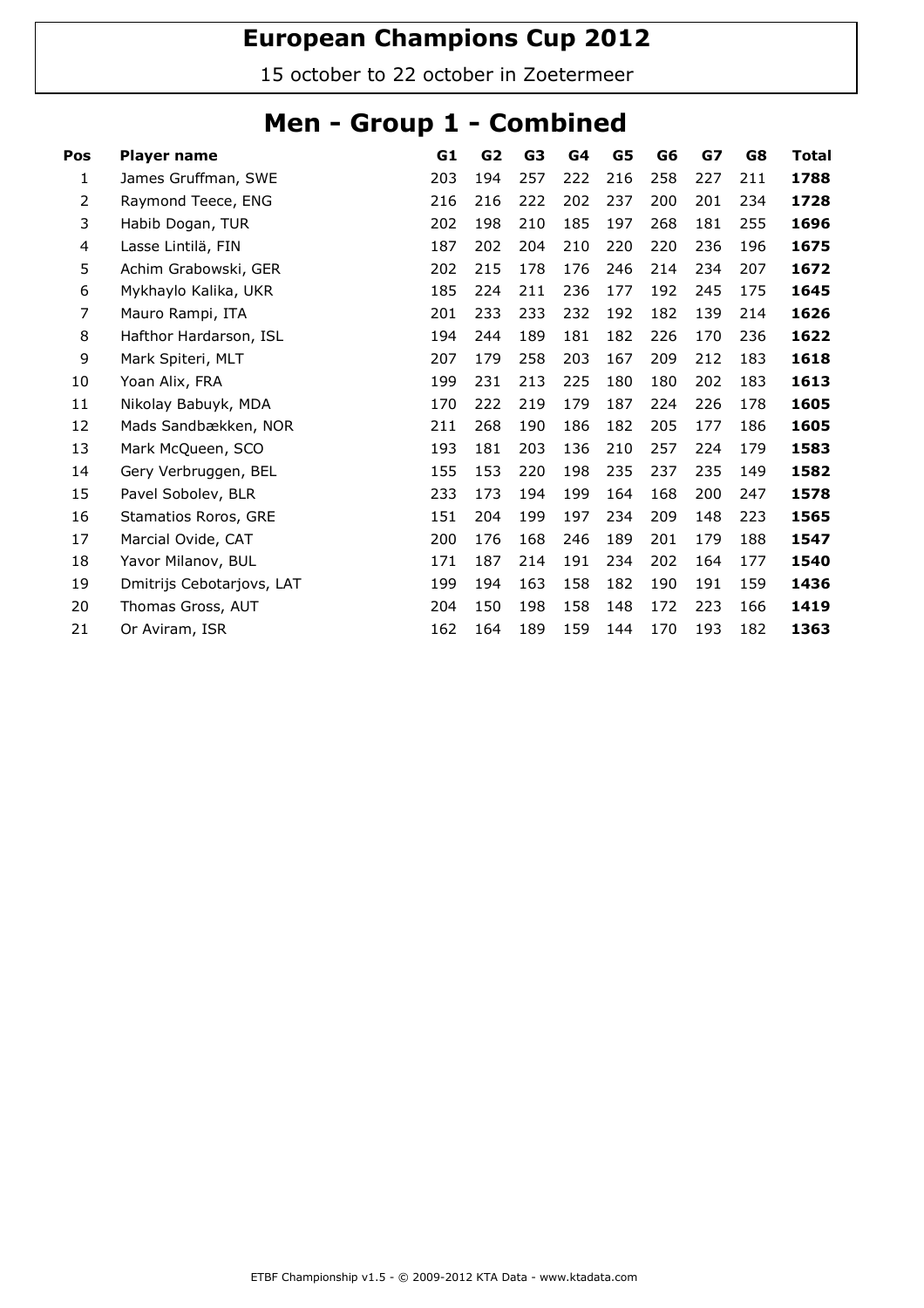15 october to 22 october in Zoetermeer

#### Men - Group 2 - Combined

| Pos            | <b>Player name</b>         | G1  | G <sub>2</sub> | G3  | G4  | G5  | G6  | GZ  | G8  | <b>Total</b> |
|----------------|----------------------------|-----|----------------|-----|-----|-----|-----|-----|-----|--------------|
| 1              | Roel Mol, NED              | 212 | 255            | 189 | 195 | 207 | 225 | 204 | 180 | 1667         |
| $\overline{2}$ | Barry Foley, IRE           | 163 | 181            | 277 | 221 | 183 | 243 | 190 | 188 | 1646         |
| 3              | Mise Mrkonjic, CRO         | 194 | 173            | 238 | 198 | 162 | 192 | 267 | 204 | 1628         |
| 4              | René Landl, AUT            | 176 | 213            | 202 | 247 | 176 | 201 | 203 | 192 | 1610         |
| 5              | Zilvinas Perminas, LTU     | 176 | 213            | 163 | 220 | 201 | 203 | 232 | 194 | 1602         |
| 6              | Matt Southwell, GGY        | 200 | 151            | 182 | 189 | 199 | 220 | 279 | 175 | 1595         |
| 7              | Ondrej Mlynar, CZE         | 192 | 182            | 202 | 210 | 180 | 191 | 235 | 186 | 1578         |
| 8              | Billy Nimick, NIR          | 170 | 205            | 173 | 215 | 213 | 166 | 193 | 239 | 1574         |
| 9              | Vladimir Majski, SRB       | 173 | 168            | 207 | 214 | 182 | 214 | 157 | 259 | 1574         |
| 10             | Roger Widmer, SUI          | 256 | 194            | 201 | 160 | 178 | 191 | 195 | 195 | 1570         |
| 11             | Romeo Gagenoiu, ROU        | 138 | 191            | 245 | 182 | 189 | 235 | 182 | 172 | 1534         |
| 12             | George Stavrinou, CYP      | 148 | 181            | 187 | 187 | 235 | 223 | 147 | 215 | 1523         |
| 13             | Peter Moore, WAL           | 142 | 176            | 169 | 223 | 245 | 209 | 175 | 182 | 1521         |
| 14             | Ivan Semenov, RUS          | 196 | 204            | 149 | 199 | 191 | 176 | 213 | 192 | 1520         |
| 15             | Javanshir Alihuseynov, AZE | 192 | 233            | 154 | 189 | 198 | 164 | 191 | 184 | 1505         |
| 16             | Daniele Bronzetti, SMR     | 170 | 192            | 185 | 162 | 197 | 214 | 212 | 166 | 1498         |
| 17             | Bojan Kovač, SLO           | 157 | 180            | 164 | 197 | 156 | 155 | 191 | 258 | 1458         |
| 18             | Zoltan Skobrics, HUN       | 207 | 157            | 174 | 185 | 213 | 162 | 160 | 196 | 1454         |
| 19             | Emil Polanisz, POL         | 167 | 169            | 205 | 200 | 193 | 139 | 198 | 148 | 1419         |
| 20             | Jan Debnar, SVK            | 205 | 149            | 146 | 190 | 149 | 203 | 181 | 181 | 1404         |
| 21             | Jeff Brons, LUX            | 108 | 152            | 164 | 160 | 155 | 215 | 221 | 195 | 1370         |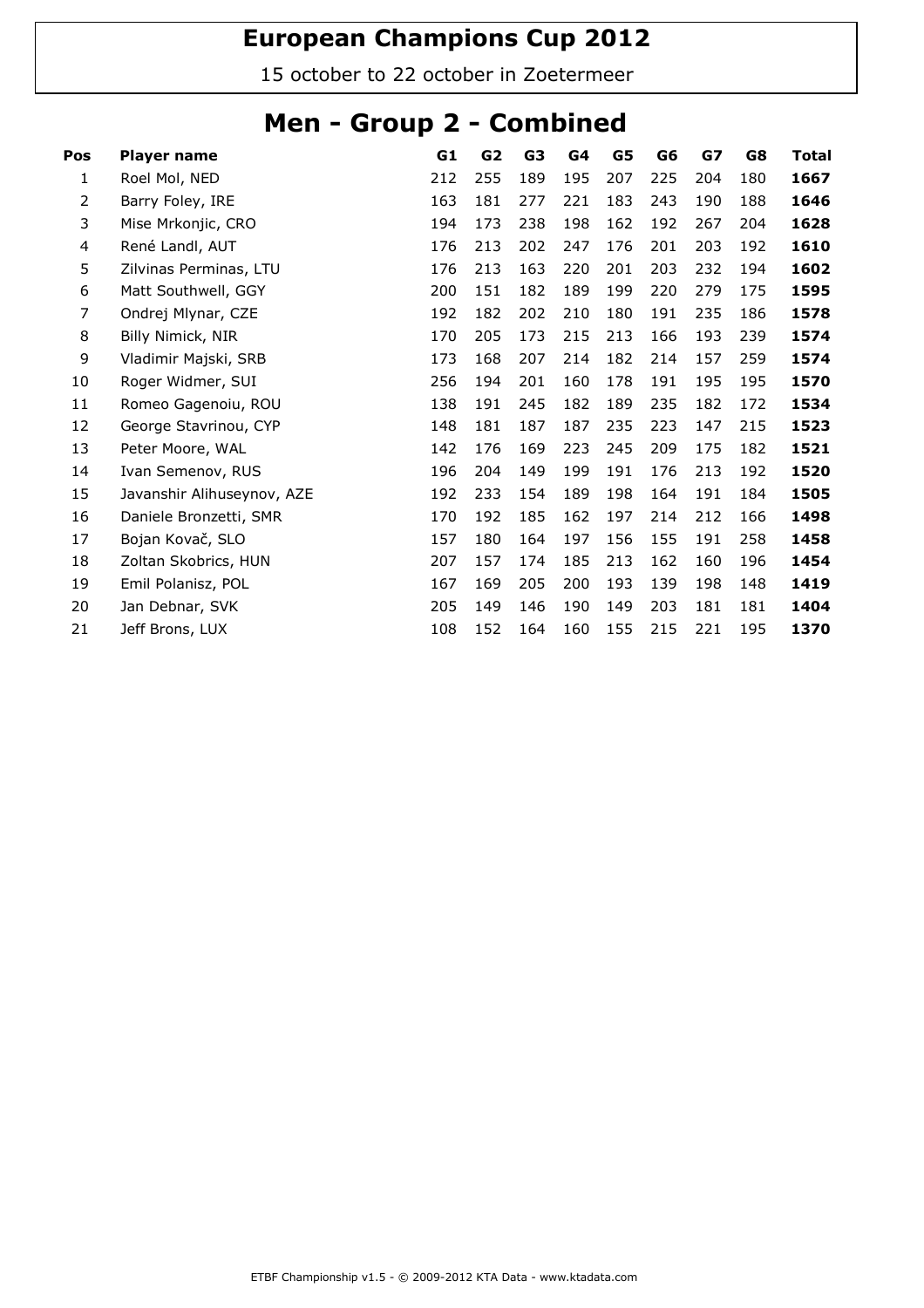15 october to 22 october in Zoetermeer

#### Men - Standing

| Pos              | <b>Player name</b>         | <b>Oil 1</b> |      | Oil 2 Combined Oil | <b>Total</b> |
|------------------|----------------------------|--------------|------|--------------------|--------------|
| $\mathbf{1}$     | James Gruffman, SWE        | 1927         | 1932 | 1788               | 5647         |
| $\overline{2}$   | Raymond Teece, ENG         | 1687         | 1753 | 1728               | 5168         |
| 3                | Yoan Alix, FRA             | 1766         | 1732 | 1613               | 5111         |
| 4                | Mads Sandbækken, NOR       | 1808         | 1688 | 1605               | 5101         |
| 5                | Habib Dogan, TUR           | 1766         | 1621 | 1696               | 5083         |
| $\boldsymbol{6}$ | Lasse Lintilä, FIN         | 1657         | 1701 | 1675               | 5033         |
| 7                | Gery Verbruggen, BEL       | 1835         | 1615 | 1582               | 5032         |
| 8                | Achim Grabowski, GER       | 1638         | 1643 | 1672               | 4953         |
| 9                | Mark McQueen, SCO          | 1682         | 1614 | 1583               | 4879         |
| $10\,$           | Mykhaylo Kalika, UKR       | 1653         | 1571 | 1645               | 4869         |
| 11               | Thomas Gross, AUT          | 1662         | 1758 | 1419               | 4839         |
| 12               | Mauro Rampi, ITA           | 1740         | 1454 | 1626               | 4820         |
| 13               | Marcial Ovide, CAT         | 1581         | 1671 | 1547               | 4799         |
| 14               | Hafthor Hardarson, ISL     | 1611         | 1560 | 1622               | 4793         |
| 15               | Mark Spiteri, MLT          | 1565         | 1595 | 1618               | 4778         |
| 16               | Nikolay Babuyk, MDA        | 1545         | 1599 | 1605               | 4749         |
| 17               | Barry Foley, IRE           | 1657         | 1439 | 1646               | 4742         |
| 18               | Pavel Sobolev, BLR         | 1539         | 1622 | 1578               | 4739         |
| 19               | Roel Mol, NED              | 1446         | 1608 | 1667               | 4721         |
| 20               | Stamatios Roros, GRE       | 1442         | 1709 | 1565               | 4716         |
| 21               | Yavor Milanov, BUL         | 1697         | 1470 | 1540               | 4707         |
| 22               | Billy Nimick, NIR          | 1577         | 1551 | 1574               | 4702         |
| 23               | Vladimir Majski, SRB       | 1528         | 1536 | 1574               | 4638         |
| 24               | Dmitrijs Cebotarjovs, LAT  | 1604         | 1592 | 1436               | 4632         |
| 25               | George Stavrinou, CYP      | 1548         | 1542 | 1523               | 4613         |
| 26               | Romeo Gagenoiu, ROU        | 1493         | 1586 | 1534               | 4613         |
| 27               | Ondrej Mlynar, CZE         | 1570         | 1452 | 1578               | 4600         |
| 28               | Zilvinas Perminas, LTU     | 1457         | 1533 | 1602               | 4592         |
| 29               | René Landl, AUT            | 1461         | 1492 | 1610               | 4563         |
| 30               | Ivan Semenov, RUS          | 1434         | 1606 | 1520               | 4560         |
| 31               | Mise Mrkonjic, CRO         | 1430         | 1480 | 1628               | 4538         |
| 32               | Roger Widmer, SUI          | 1490         | 1473 | 1570               | 4533         |
| 33               | Or Aviram, ISR             | 1604         | 1553 | 1363               | 4520         |
| 34               | Emil Polanisz, POL         | 1598         | 1467 | 1419               | 4484         |
| 35               | Bojan Kovač, SLO           | 1350         | 1655 | 1458               | 4463         |
| 36               | Peter Moore, WAL           | 1465         | 1460 | 1521               | 4446         |
| 37               | Jeff Brons, LUX            | 1577         | 1495 | 1370               | 4442         |
| 38               | Matt Southwell, GGY        | 1386         | 1378 | 1595               | 4359         |
| 39               | Daniele Bronzetti, SMR     | 1249         | 1600 | 1498               | 4347         |
| 40               | Zoltan Skobrics, HUN       | 1379         | 1454 | 1454               | 4287         |
| 41               | Jan Debnar, SVK            | 1428         | 1424 | 1404               | 4256         |
| 42               | Javanshir Alihuseynov, AZE | 1308         | 1433 | 1505               | 4246         |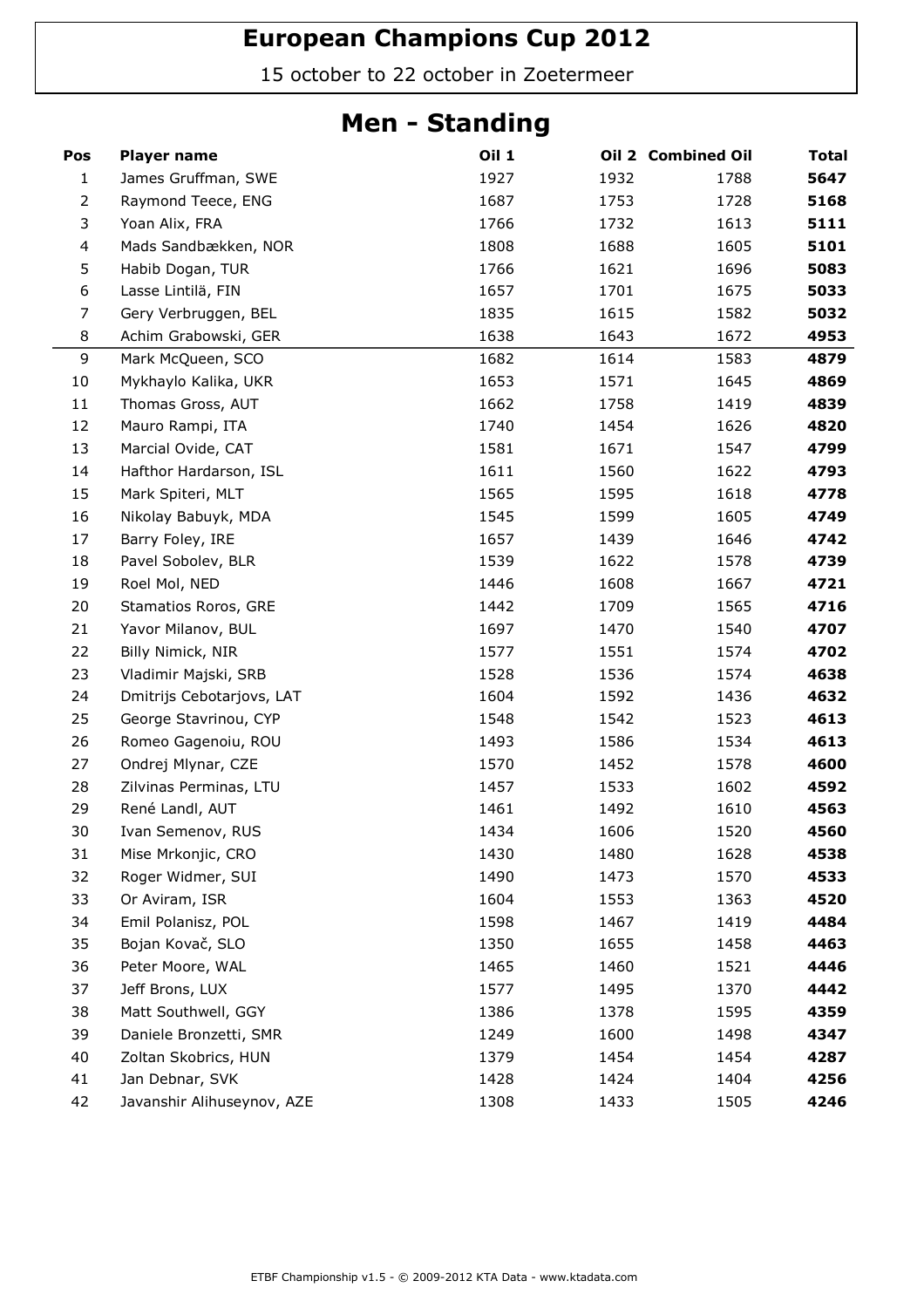15 october to 22 october in Zoetermeer

## Men - Masters Step 1 - Quarterfinal

| Seed           |    | Lane Player name         | G1  | G2  | G <sub>3</sub> | <b>Points</b> |
|----------------|----|--------------------------|-----|-----|----------------|---------------|
| 1              | 9  | James Gruffman, Sweden   | 261 | 205 | 0              | 2             |
| 8              | 10 | Achim Grabowski, Germany | 247 | 170 | 0              | 0             |
|                |    |                          |     |     |                |               |
| 3              | 11 | Yoan Alix, France        | 278 | 254 | 0              | 2             |
| 6              | 12 | Lasse Lintilä, Finland   | 223 | 234 | 0              | 0             |
|                |    |                          |     |     |                |               |
| 2              | 13 | Raymond Teece, England   | 255 | 200 | 0              | 2             |
| $\overline{7}$ | 14 | Gery Verbruggen, Belgium | 247 | 187 | 0              | 0             |
|                |    |                          |     |     |                |               |
| 4              | 15 | Mads Sandbækken, Norway  | 199 | 233 | 0              | 0             |
| 5.             | 16 | Habib Dogan, Turkey      | 235 | 239 | 0              | 2             |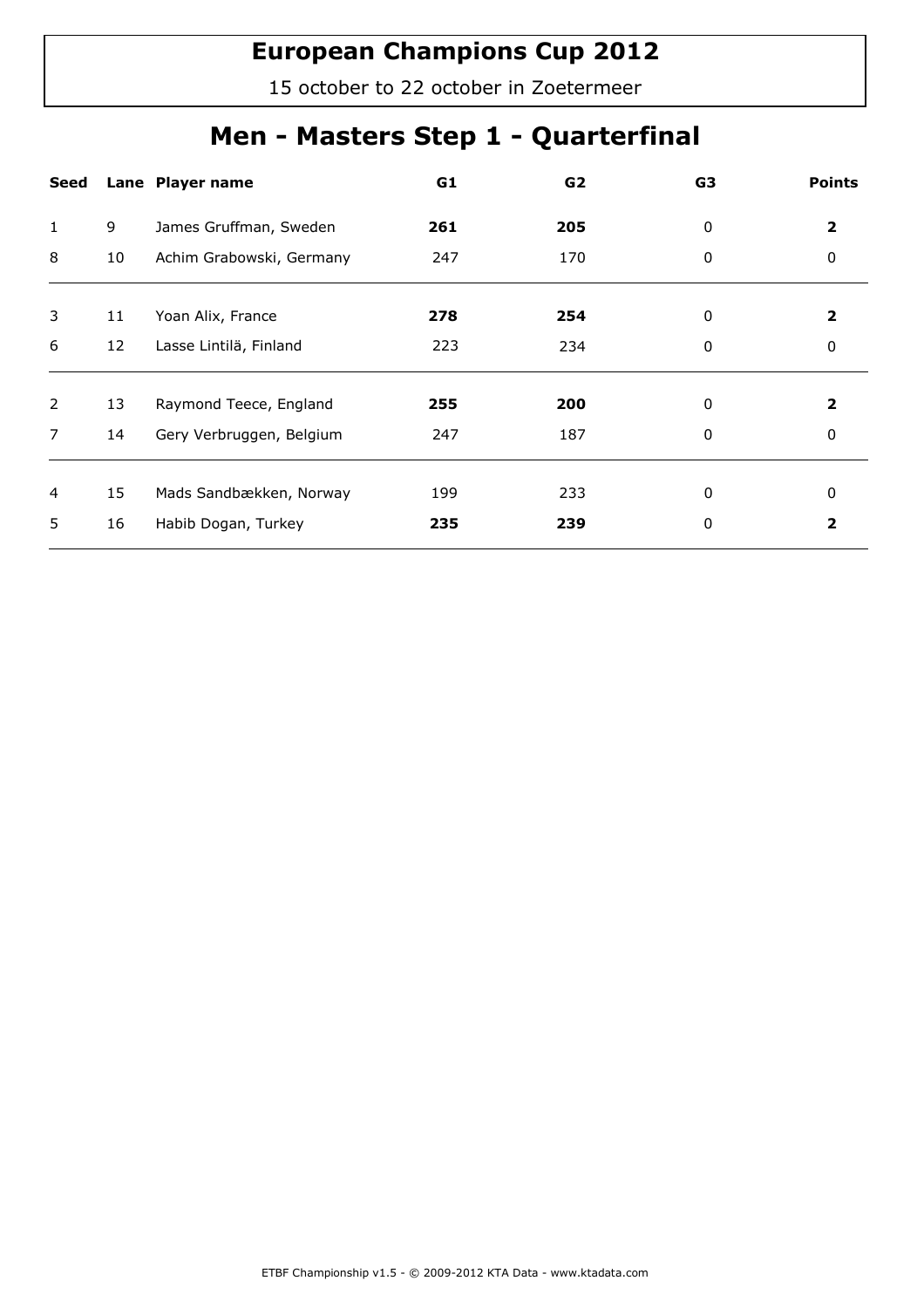15 october to 22 october in Zoetermeer

## Men - Masters Step 2 - Semifinals

| Seed         |   | Lane Player name       | G1  | G2  | G3  | <b>Points</b> |
|--------------|---|------------------------|-----|-----|-----|---------------|
| $\mathbf{1}$ | 3 | James Gruffman, Sweden | 279 | 258 | 0   | $\mathbf{2}$  |
| 5            | 4 | Habib Dogan, Turkey    | 218 | 163 | 0   | 0             |
|              |   |                        |     |     |     |               |
| 2            | 5 | Raymond Teece, England | 198 | 206 | 204 |               |
| 3            | 6 | Yoan Alix, France      | 204 | 191 | 236 | 2             |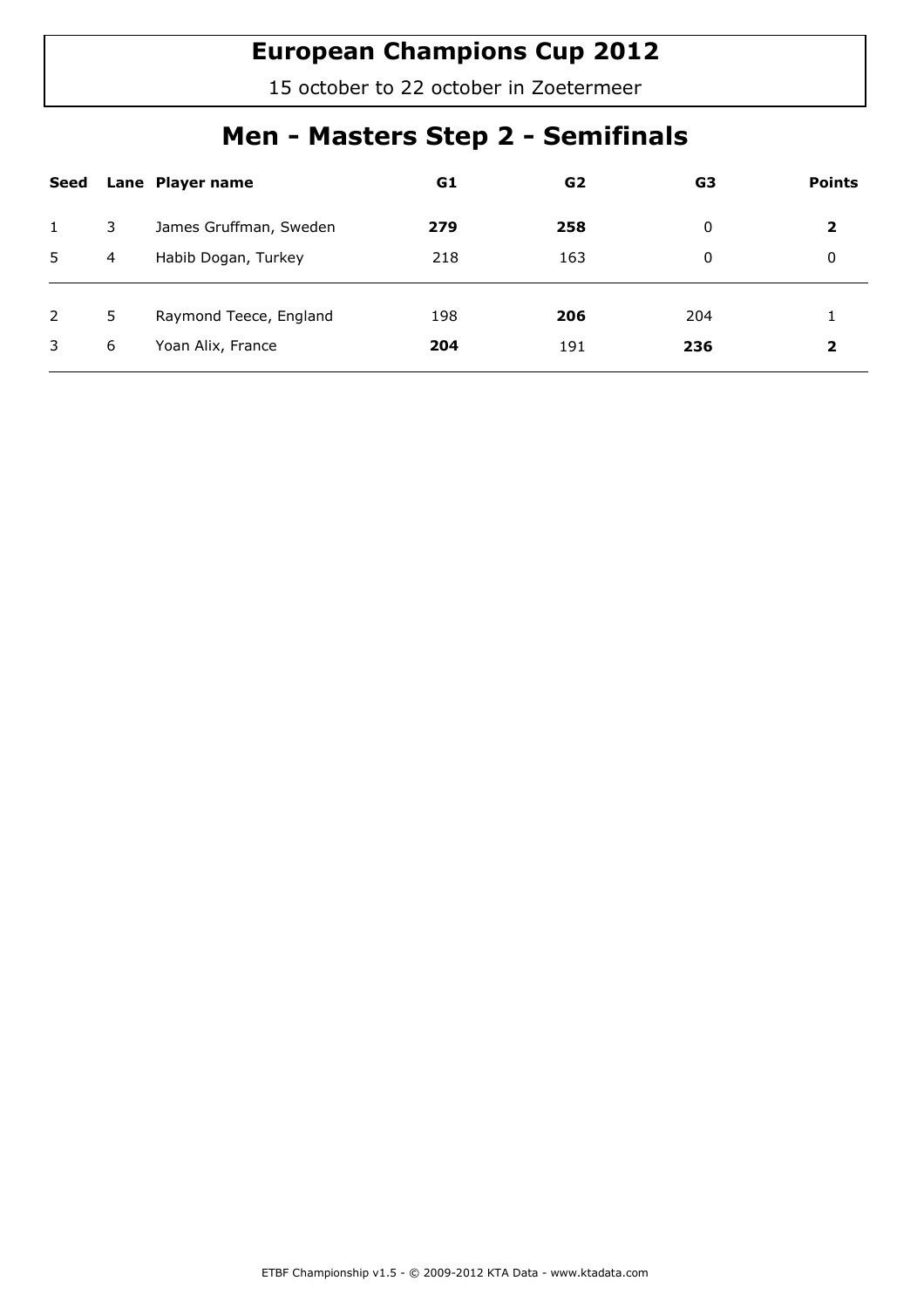15 october to 22 october in Zoetermeer

## Men - Masters Step 3 - Final

| Seed         |    | Lane Player name       | G1  | G2  | G3 | <b>Points</b> |
|--------------|----|------------------------|-----|-----|----|---------------|
|              | 9  | James Gruffman, Sweden | 265 | 194 | Ü  |               |
| $\mathbf{3}$ | 10 | Yoan Alix, France      | 184 | 189 | 0  |               |